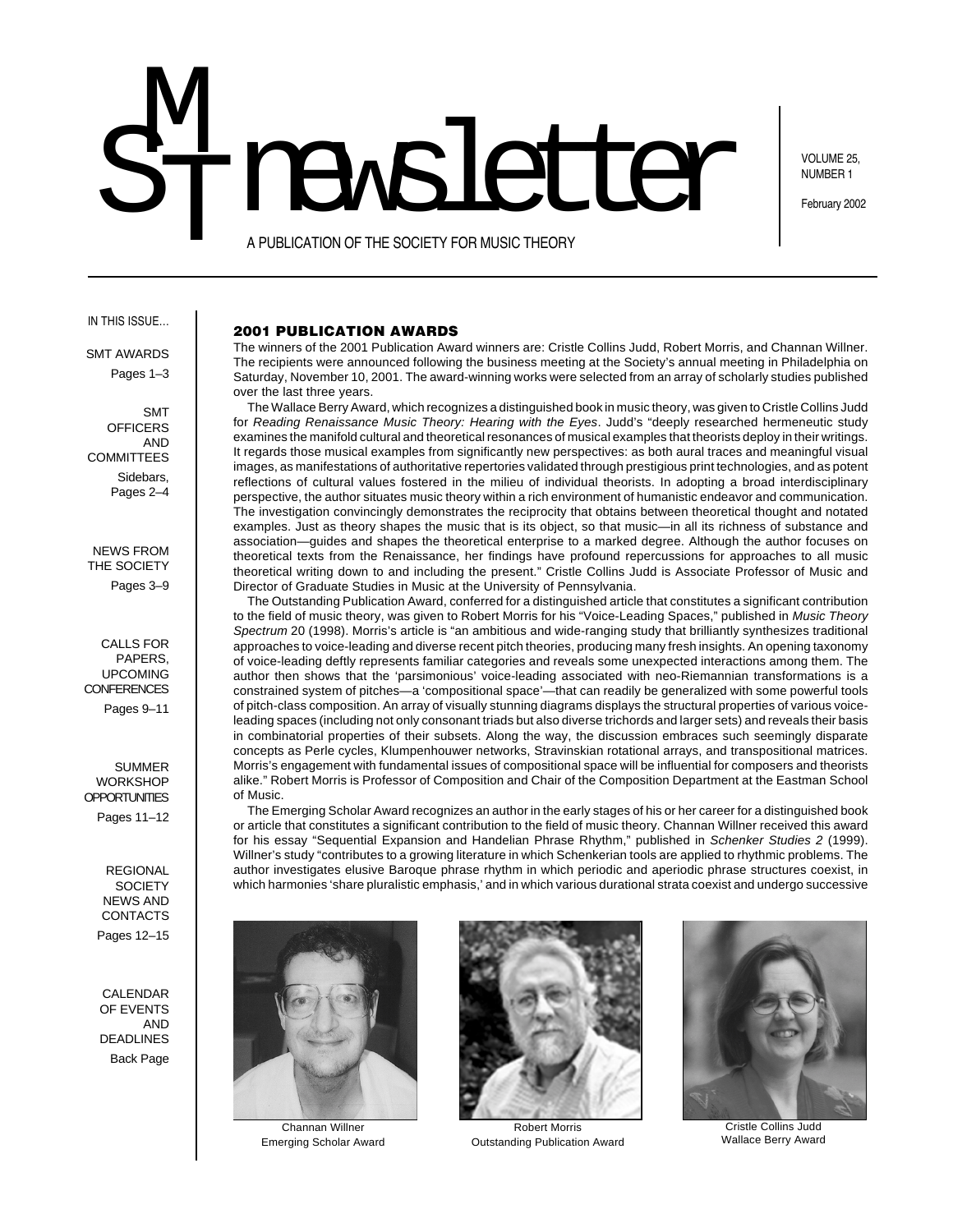## **SOCIETY FOR MUSIC THEORY 2002 Executive Board**

- Elizabeth West Marvin President, 2003 Eastman School of Music 26 Gibbs Street Rochester, NY 14604 <bmarvin@esm.rochester.edu>
- Thomas Christensen Past President <tchriste@midway.uchicago.edu>
- William Caplin Vice President, 2003 Faculty of Music McGill University 555 Sherbrooke Street West Montreal, Quebec Canada H3A 1E3 <caplin@music.mcgill.ca>
- Gretchen Horlacher Secretary, 2004 School of Music Indiana University Bloomington, IN 47405 <ghorlach@indiana.edu>
- Candace Brower Treasurer, 2002 School of Music Northwestern University 711 Elgin Road Evanston, IL 60208 (847) 467-1680 <c-brower@northwestern.edu>

Carol Baron, 2002 SUNY at Stony Brook Michael Cherlin, 2002 University of Minnesota Brian Hyer, 2003 University of Wisconsin–Madison Justin London, 2003 Carleton College Peter Kaminsky, 2004 University of Connecticut Lawrence Zbikowski, 2004 University of Chicago

The Society for Music Theory publishes the SMT Newsletter in mid-February and August, with respective submission deadlines of December 1 and June 1.

Send materials at any time to: Mary I. Arlin, Editor, SMT Newsletter School of Music Ithaca College Ithaca, NY 14850-7240 fax: (607) 274-1727 <arlin@ithaca.edu>

transformations. Following 'the shapely progress of voices in strict counterpoint below the surface,' he traces extensions in basic pace of sequential units in a 'milieu of continual—and highly improvisatory—durational engagement.' Such shifts in basic pace contribute to a sense of formal balance, anticipating Classical periodicity, albeit in a somewhat idiosyncratic way. Engagingly written and wide-ranging, the article is graced with adroit citations of theorists as diverse as Johann Philipp Kirnberger, Wilhelm Fischer, and William Caplin. It is persuasive in its call for reassessment of 'one-dimensional and contradictory' views of late Baroque metrics as at once irregular and relentless, and effective in the strategies it proposes for such reassessment." Channan Willner is Acquisitions Librarian at the Music Division of the New York Public Library for the Performing Arts at Lincoln Center and anticipates receiving his Ph.D. from the Graduate Center of the City of New York shortly.

Members of the 2001 SMT Awards Committee were Sarah Fuller (chair), Joel Galand, John Roeder, Lewis Rowell, Peter Schubert, and Peter Smith. All SMT members are strongly encouraged to engage in the coming year's award nomination process. Books and articles in English (excluding unpublished dissertations) published between 1999 and 2001 are eligible for the 2002 awards. A nomination form that includes full eligibility guidelines is enclosed with this edition of the SMT Newsletter. Nominations should be directed to Sarah Fuller, Chair SMT Awards Committee, Department of Music, SUNY at Stony Brook, Stony Brook, New York, 11794-5475 and must be received on or before April 1, 2002. They can be made by postal mail, or directly at <http://smt.ucsb.edu/smt-list/nominate.html>, or via a link from the SMT homepage.

# **Honorary Lifetime Membership Award**

During the business meeting of the Society for Music Theory on November 10, 2001 in Philadelphia, an Honorary Lifetime Membership was given to Professor Leonard B. Meyer. Justin London read the following citation on behalf of the Society: "Leonard Meyer grew up in Scarsdale, New York, and as an undergraduate he studied philosophy and music at Columbia University, including studies in composition with Stefan Wolpe. In 1942 he enlisted in the Army, where he served in company L of the 109th Regiment of the 28th Infantry Division. In 1945 he returned, and in 1946 he enrolled again at Columbia to begin work on a master's degree in composition, working with Otto Luening. That summer he studied with Aaron Copland at Tanglewood. As Janet Levy tells it: 'Not long after his return from Tanglewood, Leonard was sitting in the Chock Full O' Nuts at 116th St. and Broadway when Copland walked in and asked if he would like a job teaching at the University of Chicago.' As we know, Leonard accepted the offer, and began a long and distinguished tenure in the City of the Big Shoulders. In 1975 he changed venues, coming back east to teach at the University of Pennsylvania, where he was Benjamin Franklin Professor of Music until his retirement in 1988.

"Leonard has made seminal contributions in almost every area of musicology. In the preface to their 1986 book on Music Cognition, Jay Dowling and Dane Harwood remark:

There are three books that form a nucleus of what we consider most important in the psychology of music: Helmholtz's On the Sensation of Tone (1877/1954); Francès's La Perception de la Musique (1958), and Meyer's Emotion and Meaning in Music (1956)

. . . Meyer points the way to an understanding of the interrelationships of cognition and affect underlying musical meaning.

"After this auspicious debut came The Rhythmic Structure of Music, written with Grosvenor Cooper, a work that every subsequent theorist of rhythm, from Cone to Hasty, has had to confront. Not by rhythm alone is Meyer known, but melody too: Leonard's investigations into melodic patterns and schemata again drew together work in psychology and music theory, and it sparked much further research in both disciplines. He has also written extensively on the nature of musical styles, on the problems of musical criticism, and on subjects ranging from 'Forgeries and the Anthropology of Art' to Romanticism as the 'Ideology of Elite Egalitarians.'

"Leonard has received many awards, including election as a fellow of the American Academy of Arts and Sciences and the American Association for the Advancement of Science. He served as Ernest Bloch Lecturer at the University of California–Berkeley and as Tanner Lecturer at Stanford. But Leonard's contribution to musicology in general and music theory in particular is best understood not in prizes, but in work that exemplifies how one should be a music theorist. As Naomi Cumming noted, Leonard 'has shown a rare ability to integrate systematic and historical studies, retaining a concern both with theoretical rigor and with the reality of historical change.' In his writing and his teaching, Leonard makes the point again and again that music is composed, listened to, talked about, and made meaningful within a cultural context. When composers compose, they are not discovering immutable musical truths, but constructing culturally-contingent aesthetic artifacts. Our theories and analyses are similar artifacts, and so Leonard's work reminds us that music and musicology are social enterprises.

"And that is why, as many members of SMT may remember, in a fateful meeting at Northwestern University in the fall of 1977, Leonard passionately argued against the formation of our society. It is not that he wished theory and analysis to remain the stepchildren of historical musicology—far from it—but rather his abiding conviction that one cannot be a good theorist or analyst without also being a historian, a critic, a student of culture—in short, that we should be musicologists in the best and truest sense of the word.

"When I remember my days as a student with Leonard, I, like all of his students, can recall his favorite question: 'what's your evidence?' This was akin to a mantra for Leonard: it was the constant challenge he gave us in seminar and in the margins of our papers. Evidence could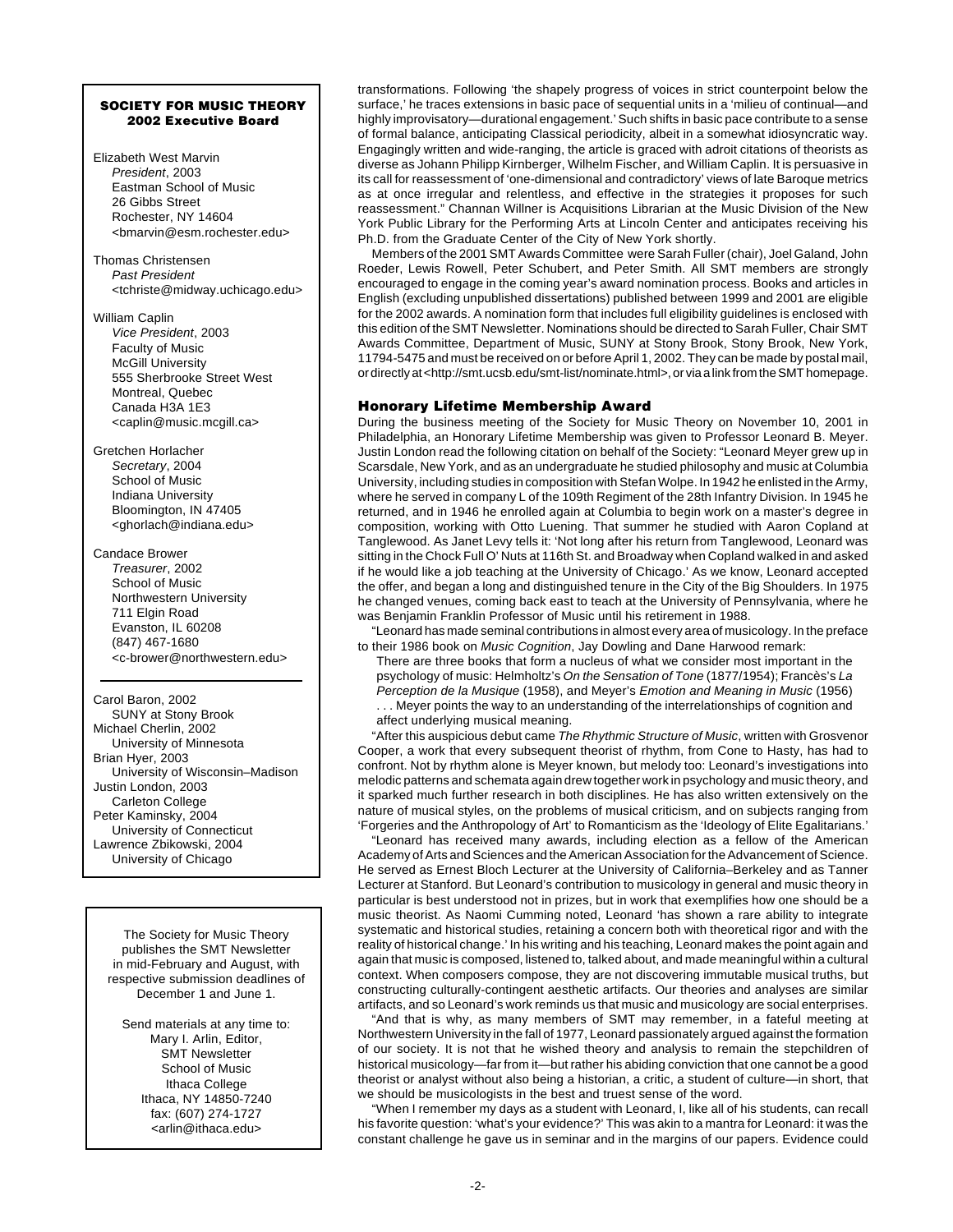come in many ways—from exhaustive surveys of a musical literature, from perceptual psychology, or from cross-disciplinary investigation. But for Leonard, 'I just hear it that way' didn't count; while our experiences were valued, they were the start, not the end of the discussion. Our seminars and our papers were also just as likely to be peppered with jokes or illustrated with quotations from Shakespeare. In these, as much as in his wide-ranging musicological concerns, Leonard showed us his true humanism, and that, perhaps, was the most important lesson of all. Leonard loves jokes not only for their plays upon syntax and convention, but also because to laugh, and especially to laugh together, is a profoundly human activity. And Shakespeare, again working under and through syntactic and stylistic constraints, expressed the depths of human thought and feeling. So I will close will Sonnet 122, which I hope speaks in some small measure to Leonard's great achievements and the gifts he has given to us:

Thy gift, thy tables, are within my brain / Full charactered with lasting memory / Which shall above that idle rank remain / Beyond all date, even to eternity; / Or at the least, so long as brain and heart / Have faculty by nature to subsist; / Till each to razed oblivion yield his part / Of thee, thy record never can be missed. / That poor retention could not so much hold, / Nor need I tallies thy dear love to score; / Therefore to give them from me was bold, / To trust those tables that receive thee more; / To keep an adjunct to remember thee / Were to import forgetfulness in me."

– Justin London



Honorary Lifetime Membership Award

# **NEWS FROM THE SOCIETY**

## **From the President**

I write with greetings and best wishes to the membership for 2002—the year in which the Society will celebrate its twenty-fifth anniversary meeting in Columbus. In this, our silver anniversary year, I am gratified and enthused to be working with such a dedicated group of music theorists in keeping our society vibrant and growing. Thus I begin my column with a list of thank-yous: first and foremost among these is to Thomas Christensen, who now assumes the office of Past-President. Thomas made a number of important contributions to the administration of the Society, including the creation of a membership committee that is charged with identifying ways to increase and diversify our membership, the initiation of a fundraising campaign to commemorate our twenty-fifth year, and the hiring of our first Executive Director, Victoria Long. My sincere thanks, too, to Richard Cohn whose idea it was to create the Executive Director position, and who negotiated with the University of Chicago for its financial support and its provision of office space. Victoria, whose background is in telecommunications, comes to us with a great deal of experience both as an administrator and as a staff member of nonprofit organizations. She has served as chief administrator for a regulatory commission and as a staff member to a statewide governor's commission. Those who wish to contact the Society at our new offices should write to: Society for Music Theory, 5720 South Woodlawn Avenue, Chicago, Illinois 60637; telephone: (773) 834-7966. Victoria may also be reached by e-mail: <SMT@listserve.uchicago.edu>.

Thanks are due as well to all those leaving the Executive Board—to Robert Morris, Vice President; Maureen Carr, and Roger Graybill—and to those rotating off the numerous committees that undertake the work of the Society. Special recognition must go to those whose hard work and dedication made SMT Philadelphia such a success. The Program Committee (Christopher Hasty, chair) assembled an agenda of remarkable breadth. From Schenker studies to Neo-Riemannian topics, from Transpositional Combination to Romanticisms, from Jazz to Conceptual Metaphor, the conference demonstrated the broad interests of our membership and a high level of scholarship and creativity. Particularly gratifying to me was the

#### **SOCIETY FOR MUSIC THEORY 2002 Committees**

## **Publication Awards Committee**

Sarah Fuller, chair Richard Cohn Cristle Collins Judd Phil Lambert John Roeder Peter Smith

## **Publications Committee**

Martha Hyde, chair Mary I. Arlin Richard Bass Nicola Dibben Cynthia Folio Daniel Harrison Richard Hermann Eric Isaacson Tim Koozin

## **Membership Committee**

Joseph Kraus, chair Jane Clendinning Gretchen Horlacher Peter Kaminsky Nancy Rao Janna Saslaw

#### **Committee on Diversity**

Nancy Rao, chair Yayoi Uno Everett JoAnn Hwee Been Koh Steven Lindeman Jocelyn Neal Steven Nuss John Rahn Martin Scherzinger Matthew Stull

#### **Committee on Professional Development**

Jane Clendinning, chair Steven Bruns Beth Crafton John Cuciurean Ted Latham Patrick McCreless Ciro Scotto Todd Wildman Robert Zierolf

#### **Committee on the Status of Women**

Janna Saslaw, chair Maureen Carr Teresa Davidian Patricia Hall Shaugn O'Donnell Nancy Rogers Leigh VanHandel

## **Networking Committee**

Aleck Brinkman, chair Michael Buchler Ichiro Fujinaga David Headlam Eric Isaacson Tim Koozin Robert Kosovsky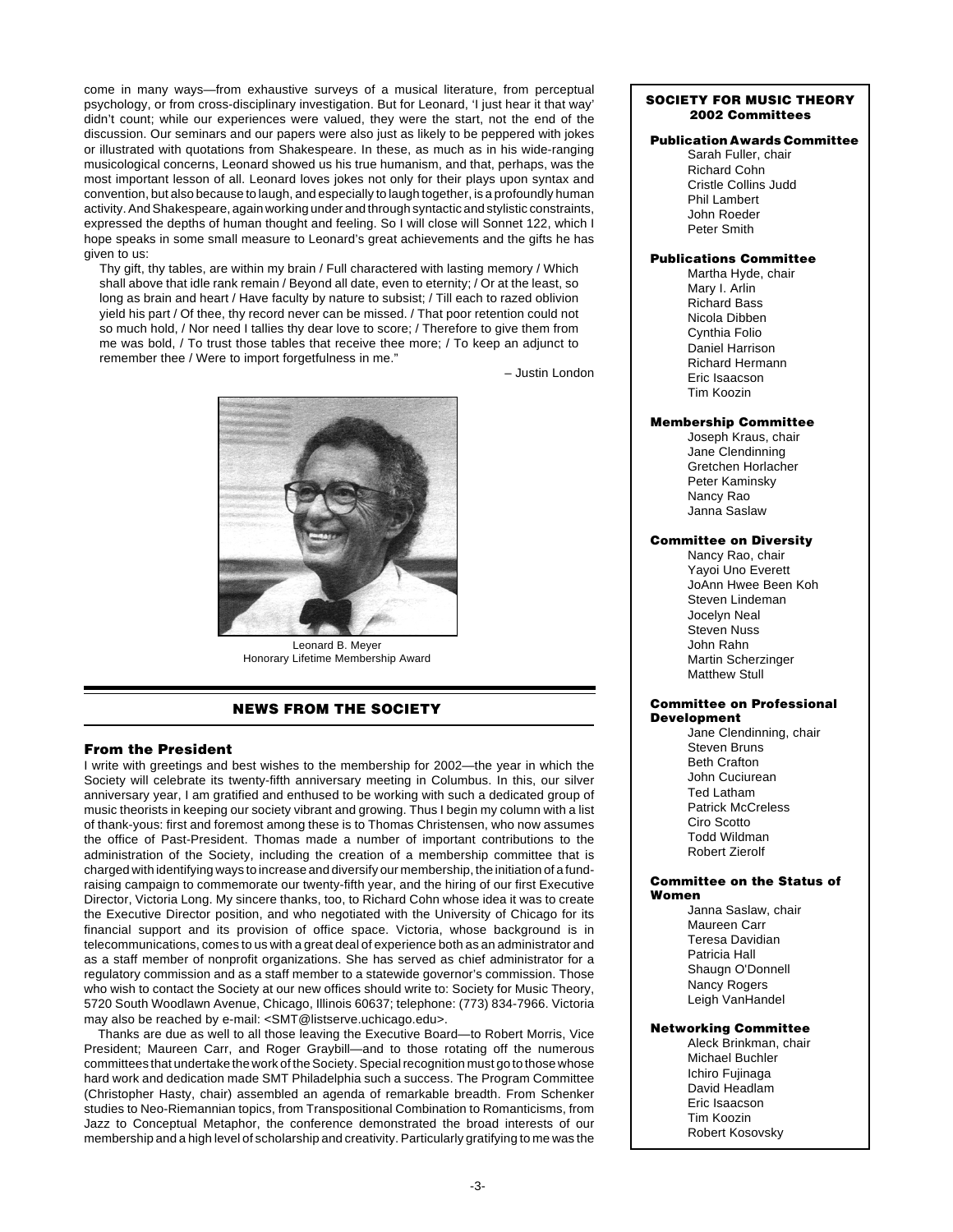## **SOCIETY FOR MUSIC THEORY 2002 Committees, continued**

Josh Mailman Panos Mavromatis Jay Rahn Lee Rothfarb Ciro Scotto Elizabeth Marvin, ex officio Martha Hyde, ex officio

## **2002 Nominating Committee**

Marie Rolf, chair Marianne Kielian-Gilbert Neil Minturn

## **Program Committee**

Lora Dobos, chair David Bernstein David Clampitt Walter Everett Janna Saslaw Mary Wennerstrom Elizabeth West Marvin, ex officio

#### **Legal Advisor**

Wayne Alpern <waynealp@aol.com>

#### **Editors**

Daniel Harrison, Editor Music Theory Spectrum Brian Hyer, Reviews Editor, Music Theory Spectrum Eric Isaacson, Co-editor Tim Koozin, Co-editor Music Theory Online Jack Boss, Reviews Editor, Music Theory Online Mary I. Arlin, Editor SMT Newsletter

# **Spectrum Editorial Board**

Brian Alegant Richard Bass John Covach Warren Darcy Joseph Dubiel Cynthia Folio Daniel Harrison Nadine Hubbs Brian Hyer Kevin Korsyn Harald Krebs Judith Lochhead Jay Rahn David Smyth

#### **Music Theory Online Editorial Board**

Jack Boss Jane Clendinning Nicola Dibben Ichiro Fujinaga Robert Hatten Eric Isaacson Tim Koozin Patrick McCreless Catherine Nolan Jay Rahn John Snyder

inclusion of performances each day, featuring music of Bartók and "the two Georges" (Crumb and Rochberg). I was also pleased to attend a number of special sessions that were truly "special" in their departure from the typical paper format. They featured multimedia and computer presentations, performance (the Crumb session on Apparition), demonstration teaching, panel discussions, and even square dancing! From selecting the congenial ambiance of the Inn at Penn to arranging for computer setups, multiple meetings, receptions, and performances, the Local Arrangements Committee could not have done a better job. Our thanks to Cristle Collins Judd and Cynthia Folio and the members of their committee for a smooth conference and pleasant evenings in the Inn's library, with its roaring fires.

As we look forward now to the work of the Society for the coming year, I encourage members to submit proposals for the 2002 meeting, to be held jointly with AMS at Ohio State University in Columbus. I also ask that members think about considering their campus or city as a possible future site for an SMT meeting. We are now beginning the search for a site for 2005 (probably on the East Coast or in a Southern state); those interested should e-mail the new national office. Finally, remember SMT as a resource for professional development: our Publication Subvention Grants Committee stands ready to read proposals for financial assistance with forthcoming publications; our Professional Development committee now administers the SMT Mentoring Program and is looking to broaden its use by our membership; our print and online journals encourage your submissions; and our website invites your browsing. These and other resources are available to you as members of the Society. Read on for information about all of these programs in the committee reports and sidebars that fill this Newsletter, and best wishes for the remainder of the academic year.

## **From the Vice President and Liaison to Regional Societies**

As your new Vice President, I look forward to serving the Society of Music Theory in my roles as chair of the Publication Subvention Grants Committee, as liaison to the regional and affiliated societies, and as a member of the Executive Board. My first official duty is the happy one of informing all members that the Publication Subvention Grants Committee awarded two grants in the last round of applications. Dora A. Hanninen, Assistant Professor of Music Theory, University of Maryland at College Park, will receive support for her book A General Theory for Context-Sensitive Music Analysis, which is to be published by the University of Rochester Press. Philip Rupprecht, Assistant Professor, Brooklyn College and the Graduate Center, City University of New York, will receive support for his book Britten's Musical Language to be published by Cambridge University Press. Congratulations to both authors! I would like members of the society to note that a small change has been made to the application procedures. As part of your application, we now ask that the letter submitted by the publisher specifically request the subvention that you require. You can find complete information about the awards elsewhere in this newsletter as well as on our website. If you have any questions, do not hesitate to write me directly. On behalf of the entire committee, I encourage as many of you as appropriate to apply for a subvention grant award; it is one of the special benefits of being an SMT member.

In my role as official liaison of the regional and affiliated societies, I want to extend an invitation for continued contact and communication among and between the SMT and the regional societies. Though one might suppose that the SMT tends to lead the way for the other societies, we know that the opposite is more often the case, and that the smaller societies are a major source for initiative and innovation. It is my hope that in the coming years we can all learn more about the professional activities of our regional societies. To that end, I will continue to host the annual regional societies breakfast meeting and to supervise the contents of the Regional and Affiliated Societies Page of the SMT website. Finally, we have witnessed in the last number of years a burgeoning interest world-wide in music theory research and pedagogy, and so one of my goals is to forge greater links between the SMT and the ever-increasing number of international music theory societies. To help accomplish that objective, as well as the others associated with the responsibilities of the Vice President, I invite you to communicate to me any suggestions or comments that you may wish to offer.

## **SMT Publication Subvention Grants**

Publication subventions are available from the Society for Music Theory and will be awarded on a competitive basis to any member in good standing. Awards are intended to reimburse authors for out-of-pocket expenses associated with the preparation and publishing of any article or book in the field of music theory that has been accepted for publication. Among the possible expenses to which the fund may be applied are the copying and setting of musical examples, the payment of copyright or permission fees, the production of graphic and illustrative material, and the development of any relevant computer software, audio material, or other multimedia components essential to the text's production. Funds are not intended to support costs associated with research, travel, or editing. Authors will be expected to submit receipts to the treasurer of the Society documenting all covered expenses within twelve months of the date of the award. Grants awarded may be up to \$1,500.

Interested applicants should prepare:

1. A short abstract (approx. 1000 words) describing the work to be published and its contribution to the field of music theory.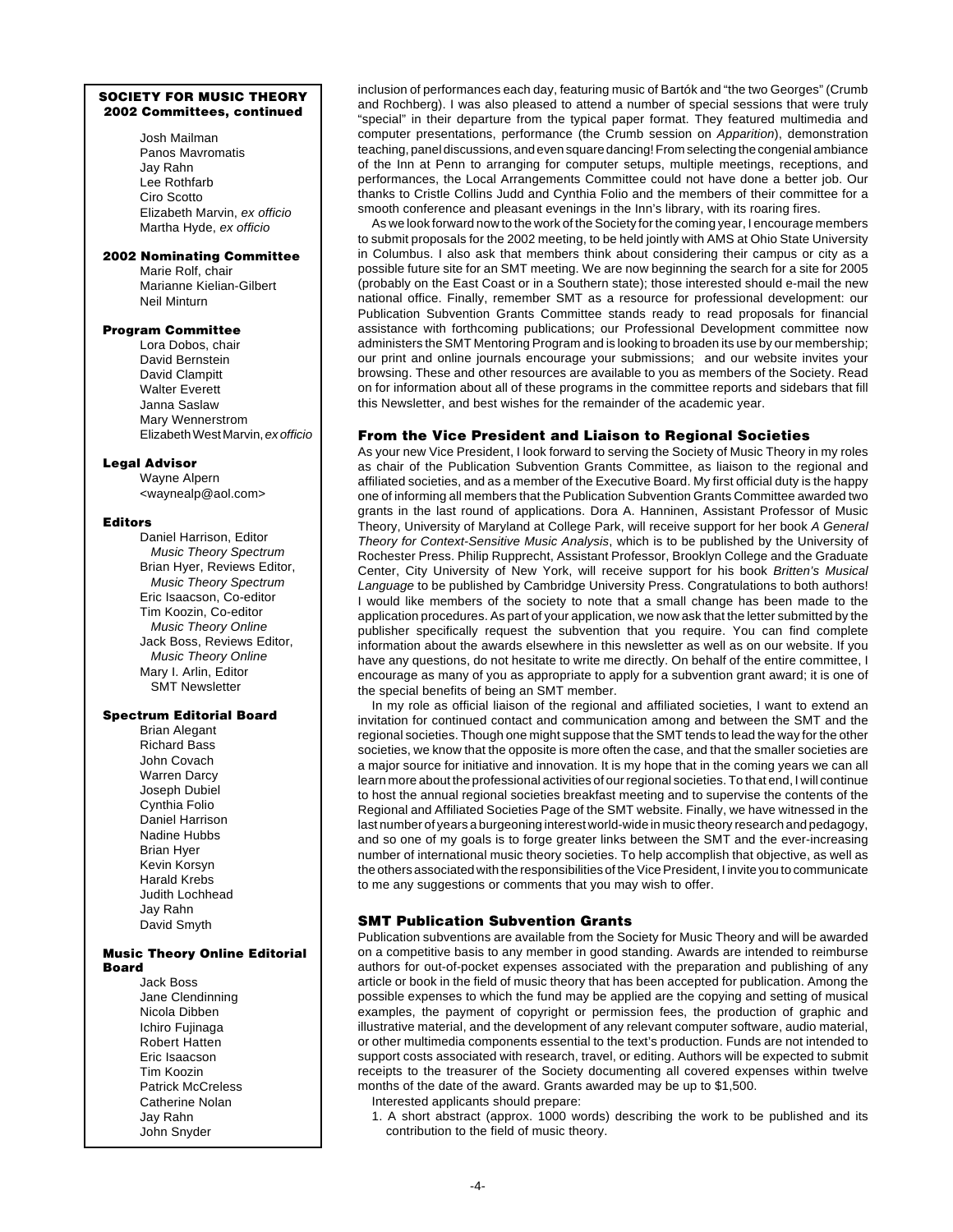- 2. A copy of the article in question, or in the case of a book, one or two representative **chapters**
- 3. A letter from the publisher or journal editor indicating acceptance of the publication and a request for a subvention from the author.
- 4. A detailed explanation of the expenses to which the grant would be applied. Where possible, documentation itemizing these expenses should be included.

Applicants may request funding up to \$1,500 although given the limited funds available and the desire to support as many deserving requests as possible, grants may be made at lower amounts. Applicants are particularly encouraged to seek out matching funding from their home institutions. Only one SMT subvention grant will be awarded to support a given publication.

Grants are awarded twice a year. The deadline for applications is a postmarked date of March 15 and October 15 of each year. Submissions will be evaluated so that the successful applications will be announced within three weeks after the deadlines. The evaluating subcommittee will be chaired by the SMT Vice President, William Caplin. The other members for 2002 include Martha Hyde, Cynthia Folio, and Richard Bass of the Publications Committee, and Carol Baron of the Society's Executive Board. Applications for the spring round should be sent in five copies to: Professor William Caplin, Faculty of Music, McGill University, 555 Sherbrooke Street West, Montreal, Quebec H3A 1E3. Any questions may be directed to the vice president at the address given above, or by e-mail to: <caplin@music.mcgill.ca>.

# **Actions of the Executive Board**

The SMT Executive Board approved the following motions during its meetings in Philadelphia:

- 1. that the Vice President host an annual meeting for a representative of each standing committee and interest group to come together to share information, foster communication, and make future plans. The future and current local arrangements chairs and the future program chair shall also attend;
- 2. that \$2000 be allocated for publication subvention grants for fiscal year 2002;
- 3. that the contract letter with Victoria Long as Executive Director of SMT be approved; 4. that the minutes of the Executive Board meeting of the 2000 Toronto meeting be approved;
- 5. that the minutes of the business meeting of the 2000 Toronto conference be approved;
- 6. that the Treasurer's Report be approved;
- 7. that \$2000 be allocated for fiscal year 2002 to assist minority students and faculty with expenses related to attending the SMT meeting;
- 8. that \$1000 be allocated to renew SMT's membership in the American Council of Learned Societies, that \$500 be allocated to renew SMT's membership in the National Humanities Alliance, and that \$1000 be allocated as the Society's contribution to RILM;
- 9. that Thomas Christensen be appointed chair of SMT's Fundraising Campaign;
- 10. that an ad-hoc committee for website redesign consist of Lawrence Zbikowski, William Caplin, Elizabeth West Marvin, and Aleck Brinkman;
- 11. that \$500 be allocated to fund the implementation of a database for use with the SMT online directory;
- 12. that up to \$1000 be allocated to purchase additional hard disk space on the Boethius server.

Gretchen Horlacher, Secretary

# **From the Committee of the Status of Women**

The CSW would like to acknowledge the important contributions of four departing members: Steven Bruns, Joseph Dubiel, Marianne Kielian-Gilbert, and Elizabeth Sayrs, all of whose contributions will be sorely missed. In particular, the committee wishes to celebrate the work done by outgoing chair Elizabeth Sayrs, who was the force behind our list of illegal interview questions, and who helped refine the committee's mission and promote diversity of approaches in our activities, including the open call for papers that has been so successful in our paper sessions. The new CSW chair will be Janna Saslaw.

This year our special session was entitled "Women Composers: A Forum for Work on Analysis and Teaching." The papers, by Per F. Broman, Daniel Zimmerman, Melinda Boyd, Sandy Schaefer, and Laurel Parsons, dealt with a fascinating array of works by Karin Rehnqvist, Joni Mitchell, Ingeborg von Bronsart, Marge Hyams, and Elizabeth Luytens. Our session in Columbus next year will be in conjunction with the Jazz Interest Group. The session topic is "Women in Jazz: Roles and Voices," and a call for papers was issued in November with a January 1, 2002 deadline.

Other activities of the CSW this year include the mentoring and conference guides programs, which, while created by our committee, will soon be directed by the Professional Development Committee. The CSW would like to stress the fact that the mentoring program should be used not only by those with a particular career goal, but also by those who wish to foster a climate of support and camaraderie between mentors and mentees. Other ongoing CSW activities include the website, with its syllabi for courses on women and music, bibliography, illegal interview questions, and guidelines for non-sexist language. We are proud to say that the latter have been adopted by the Society For Ethnomusicology.

# **Online Newsletter**

The SMT Newsletter is available online. Archive editions begin with Volume 19 (1996). Follow the Newsletter link on the SMT homepage (see p.13 for the URL address).

# **Contacting the Society**

Society for Music Theory 5720 South Woodlawn Avenue Chicago, IL 60637 telephone: (773) 834-7966 e-mail: <SMT@listserve.uchicago.edu>

## **SOCIETY FOR MUSIC THEORY Abbreviated Statement of Revenues, Expenditures, and Changes in Fund Balance 10/31/00-10/30/01**

#### **Revenues:**

| Income from UCPress* \$18.197.04 |             |
|----------------------------------|-------------|
| Proceeds from 2000               |             |
| Conference                       | 8.346.49    |
| Interest income                  | 2.977.89    |
|                                  | \$29.521.42 |

## **Expenditures:**

| Grants, Awards, and        |             |
|----------------------------|-------------|
| Donations                  | \$3.850.00  |
| Newsletter                 | 5,255.15    |
| 2000 Conference            | 375.38      |
| 2001 Conference            | 6.484.07    |
| Secretary                  | 1,216.66    |
| NHA membership             | 500.00      |
| Online directory           | 1.320.00    |
| <b>Music Theory Online</b> | 1,337.37    |
| Filing fee                 | 50.00       |
|                            | \$20,388.63 |

#### **Summary:**

| <b>Total revenues</b> | \$29,521.42 |
|-----------------------|-------------|
| Total expenditures    | 20.388.63   |
| Revenues minus        |             |
| expenditures          | \$9,132.79  |

#### \***UCPress transactions:**

| Total income            | \$69.810.96  |
|-------------------------|--------------|
| <b>Production costs</b> | $-24.981.12$ |
| Promotion and           |              |
| membership services     | $-5.689.51$  |
| Press fee               | $-20.943.29$ |
| <b>Balance to SMT</b>   | \$18.197.04  |
|                         |              |

# **TOTAL ASSETS**

## **\$72,580.48**

The full fiscal report for the Society, 2000–2001, is available from Candace Brower and was distributed at the business meeting in Philadelphia.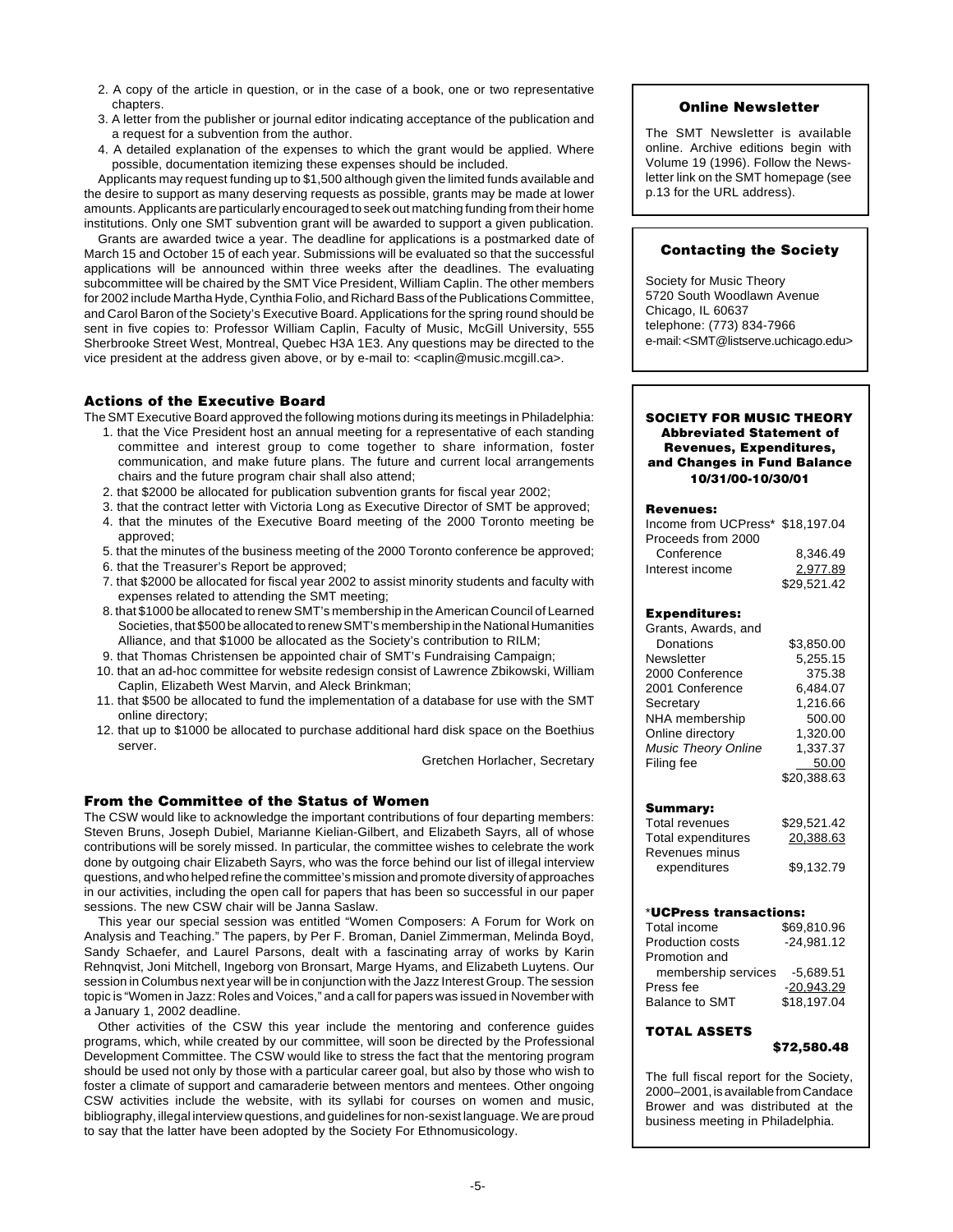# **SMT Membership Reminder: It's Time to Renew**

SMT members whose membership is not current still receive the February issue of the SMT Newsletter. To receive future mailings, including Spectrum and the August Newsletter (containing conference information), make sure to renew your membership now. SMT dues are payable by VISA or MasterCard, as well as by personal check or money order in U.S. funds. Send membership renewals to Music Theory Spectrum, University of California Press, Journals Division, 2000 Center Street, Suite 303, Berkeley, CA 94720-1223.

You may also renew your membership electronically through the "membership" section of the SMT homepage; <http://smt.ucsb.edu/smtlist/homepage/membership.html> or directly at <http://smt.ucsb.edu/smtlist/homepage/joining-smt.html>.

Through your membership dues you help support the numerous free services offered by SMT—including networking services—as well as gain the opportunity to contribute to the Society's profile through committee participation. A complete listing of membership benefits may be found on the SMT web site.

# **Reminder**

The University of California Press handles SMT's membership list. You should have received a reminder from the UCPress in December to renew your subscription to Music Theory Spectrum. When you renew your subscription, you are renewing your membership in SMT automatically.

# **Moving?**

To ensure that you receive both your Music Theory Spectrum and the SMT Newsletter in a timely fashion, please notify the University of California Press of your change of address at least 30 days prior to your move. To complete an online address change go to <http:/ /www.ucpress.edu/journals/mts/>. Send address changes via the Internet to <jchad@ucpress.ucop.edu>. General customer service inquiries should be sent to <journals@ ucop.edu> and claims for missing should be sent to <http:// www.ucpress.edu/journals/mts/>.

Shortly after the SMT conference, the CSW created a new list-serve, CSW-affiliates list, in order to foster a sense of community among those concerned about issues related to the mission of the CSW and, in particular, to support women at institutions where they feel isolated. Those interested in joining this list should contact Leigh VanHandel at <leigh@ccrma.stanford.edu> or at <owner-cswaffiliates@lists.stanford.edu>.

# **Report of the Publications Committee**

The publications of the Society continue to thrive. Daniel Harrison has completed the first year of his three-year term as Editor of Music Theory Spectrum; a modest rise in number of submissions and a considerable drop in number of acceptances has returned the journal to its customary range of selectivity (20–25%). Owing to a recent influx of high-quality submissions on Klumpenhouwer Networks, Spectrum's first special-topic issue in seventeen years will be devoted to this topic (Vol. 24, No. 2, Fall 2002). Progress continues on previously announced design changes for Spectrum, with rollout expected in the first issue of the journal's jubilee year, Volume 25 (2003). The online version of Spectrum is now a reality: libraries have begun to receive it as part of their subscription, and soon it will be provided to individual SMT members as well. We are happy to report as well on a smooth transition at the Reviews desk, as Brian Hyer has taken over from Severine Neff.

Under the able editorship of Eric Isaacson, six issues of Music Theory Online were published in 2001. The number of submissions, up dramatically in 2000, sustained this higher level during the past year, suggesting that the idea of online publication is catching on among the SMT membership. This changing attitude is also evident from the increasing use made of Webbased technologies in recent MTO articles, features which have contributed to the development of a profile for this journal that is, as one would hope, distinctly different from that of print journals. The year 2001 was to mark the conclusion of Eric's editorship; he has kindly agreed to stay an additional year as co-editor with Tim Koozin, in order to effect a smooth transition. The Publications Committee thanks him for his exemplary service in this position, and welcomes Tim to the editorship. We also take this opportunity to welcome the new Reviews Editor, Jack Boss.

Now in her second term as Editor, Mary Arlin continues to do a great job of getting the Newsletter out on time and under budget, packed as always with up-to-date and accurate information. She also continues to be grateful to the membership for their conscientiousness in informing her of any and all events they might be planning that would be of interest to the Society at large, so that timely notice of them may appear in these pages.

–Jonathan Bernard, Chair

# **Membership Committee**

The Membership Committee is charged by SMT to monitor growth in membership and to explore ways of increasing membership. During 2001 the society grew by 5%, continuing an upward trend from the previous three years. Particularly encouraging is an increase in renewal rates for all categories of membership, where individuals are maintaining their membership in SMT for two years or more. At the Business Meeting in Philadelphia, committee chair Joseph Kraus shared the results of the first demographic survey of SMT, implemented by a questionnaire given to all new and returning members. With a 66% response rate, these results should prove quite useful as an indicator of the make-up of the society at present and where we need to go from here. The Membership Committee also advised the Executive Board on possible fundraising initiatives for the celebration of SMT's twenty-fifth anniversary, to be observed next year in Columbus.

The Committee has finished a revision of the membership brochure for the 2002 direct mail campaign, and it is investigating ways to increase library subscriptions overseas. Planned strategies include exchange advertising with European music journals, and a promotion offering sample issues to those libraries that currently subscribe to Journal of Music Theory but not to Spectrum. Other plans to bolster membership involve an increase in financial support for students attending the national conference for the first time, the addition of the AMS to the prospecting list for new members, and an increased web presence for SMT and Spectrum/ MTO. The members of the committee are Joseph Kraus (chair), Jane Clendinning (Professional Development), Janna Saslaw (Committee on the Status of Women), Nancy Rao (Diversity), Gretchen Horlacher (SMT Secretary), and Peter Kaminsky (Executive Board Member).

## **From the Committee on Diversity**

The SMT Committee on Diversity continues its work on a number of projects to fulfill its mission to promote diversity—of ethnicity, culture, values, and perspectives—within the Society and across related disciplines. Each year in the fall, we offer travel grants to minority students and junior faculty to defray the cost of attending the national SMT conference. For the Philadelphia 2001 meeting, the grants were awarded to: So-Yung Ahn (SUNY–Buffalo, Ph.D. candidate, theory); Akisugu Kawamoto (University of North Carolina–Chapel Hill, Ph.D. candidate, theory); Min-Jung Koh (Indiana University, M.A. candidate, theory); Barbara Bleij (Conservatory of Amsterdam, theory instructor); Irina Priore (University of Iowa, Ph.D. candidate, theory); and Cecilia Lo (University of Wisconsin–Madison, M.A. candidate, theory).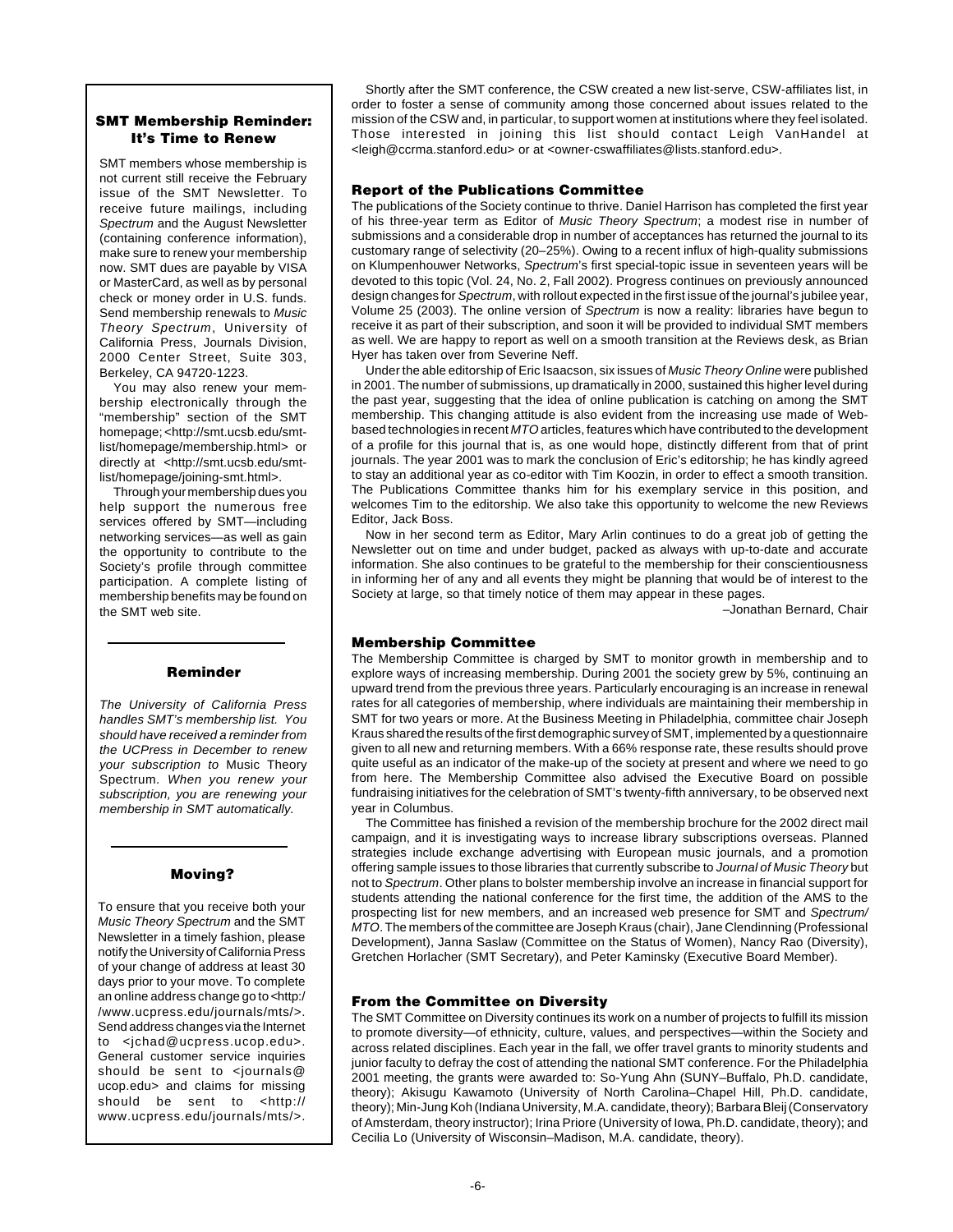In Philadelphia, we hosted a Special Session entitled "Expanding the Canon V: Musical Symbolism Across Cultures"; the panelists explored different methodological angles from which to couch the concept and implications of symbolism in music-theoretical and/or cultural and intercultural contexts. This session featured presentations by Steven Bruns (University of Colorado–Boulder), Siglind Bruhn (University of Michigan), Nancy Rao (Rutgers University), and Deborah Wong (University of California–Riverside); Robert Hatten (Indiana University) served as our respondent. All abstracts and bibliography for our special sessions (1996–2000) are available at our committee website: <http://smt.ucsb.edu/smt-list/smthome.html>.

For Columbus 2002, we plan to meet with the AMS Cultural Diversity Committee to collaborate on future activities; to continue to team up with CSW and PDC to work on issues of mentoring, inequities, and other concerns relevant to the members of our Society. Beginning 2002, the committee will be chaired by Nancy Rao (Rutgers University) and will welcome two new members: John Rahn (University of Washington) and Matthew Stull (Oberlin Conservatory). Remaining members include: Yayoi Uno Everett (Emory University), JoAnn Koh (Mount Vernon Nazarene College), Stephen Lindeman (Brigham Young University), Jocelyn Neal (University of North Carolina–Chapel Hill), Steven Nuss (Colby College), and Martin Scherzinger (Eastman School of Music). The committee extends our deepest gratitude to the outgoing member, David Lewin (Harvard University), for his contributions to the committee in the past three years.

#### **From the Committee on Networking Operations**

Retiring Members. SMT is grateful to two members of the Networking Committee (NC) who are cycling off the committee: Philip Baczewski, who has been a member of the NC since its inception in 1994, and John Schaffer, who joined the committee about a year later. Both have made major contributions in time and energy to SMT. Many thanks to Phil and John for their tireless work.

New members. We are pleased to appoint Panayotis Mavromatis as a new member of the NC. Panos helped us to develop programs for online elections, and we hired him to implement the online directory for the Society. His contributions have been considerable; his programming expertise and extensive knowledge of relevant disciplines will be a continuing benefit to both the NC and the Society. Likewise, we welcome with great pleasure our new co-editor of MTO, Tim Koozin. Tim will serve as co-editor for one year with Eric Isaacson, then begin his term of office as editor the following year. Our thanks to for Tim assuming this important position.

Online Directory. The online directory had a good start last spring, but we experienced a setback due to a hardware failure on the computer system on which it was implemented. Panos Mavromatis and Lee Rothfarb (our system administrator) have installed the database on our own server (Boethius). Although we experienced some loss of data, we have been able to restore most of the information. We are working with the new SMT Executive Director, Victoria Long, and the University of California Press to improve communication, and to find ways to keep our databases in sync. Please watch for an e-mail and smt-list announcement requesting you to check and update your entries. Remember that to login to the directory, you will need your SMT subscription number (as password). We are developing a system which will enable you to retrieve this information via e-mail from the directory login page.

Online Elections. For the second year, we implemented online elections for SMT, building on the software system that we developed last year. Online votes outnumbered mail-in ballots (the traditional method) this year. We are working on ways to improve the online voting system, particularly in facilitating tabulation and verification of the ballots.

Online Program, Abstracts, and Newsletter. During the past year, we made a transition from html to Adobe PDF format for the online SMT conference program, abstracts, and the SMT Newsletter. I did the linked version of the online 2001 program and abstracts from a PageMaker file of the program book provided by Cristle Judd, local arrangements chair. I added the author index and links from the table of contents to the program, from the program to the abstracts, and from the author index to the abstracts. Ultimately this was less work, more

efficient, more attractive, and just as effective as the old html format. The author index was also used in the printed program, so we all benefitted. The PDF format made it possible to get the program and abstracts online by late July—much earlier than in previous years.

Working with Josh Mailman, Online Newsletter Assistant, we have implemented recent editions of the SMT Newsletter in PDF format. The principle advantages are twofold: (1) the online newsletter is identical in format to the printed version, and (2) the time required to prepare the PDF version is a fraction of that required to reformat the newsletter in html. During the coming months, we will add links and "articles" so that the PDF version will be as easy to navigate as the html version.

SMT Website. The NC will be working with the ad hoc committee for website design to redesign and implement a new version of the SMT website. Our aim is to keep the functionality and content of the website, while improving the visual design and navigation. We hope you will be pleased with the final result.

The Committee on Networking Operations encourages all SMT members to access the internet via e-mail and the World Wide Web. These tools will help you to take full advantage of the services offered by the Society. Suggestions from the membership for improving our services are always welcome. Send them to Aleck Brinkman, chair, Committee on Networking Operations <aleck@temple.edu>, or contact individual members of the committee through the SMT Networking Committee Members link of the SMT homepage.

-Aleck Brinkman

## **From the Committee on Professional Development**

This year the Professional Development Committee has worked on several new initiatives directed toward welcoming graduate students and other new members to the Society and to the profession of music theory. One of the initiatives was to start a new SMT-sponsored listserv specifically for graduate students in music theory and first-year faculty members. This list is intended to provide a "safe" forum for the new professionals to discuss issues relevant to graduate study, the job application process, and other professional development concerns, without the questions and comments going out to the whole music theory community as they would on smt-list. Ted Latham worked this fall with Lee Rothfarb to get the list set up through Boethius, and the new list was announced to the music theory community through a posting to smt-list. Ted Latham reported that, as of the fall conference, the pdc-list had over 130 members, all graduate students or first-year professors, and that list talk was going well. Ted will be continuing to serve as editor for this list during 2001–2002, and our student committee members, Todd Waldman and Elizabeth Crafton Bowers, will be assisting with this project. If questions come in requiring expertise outside the list membership, the list editor will forward the posted question (without the identification of who sent it to the list) either to PDC members, other officers, or chairs of SMT committees who may be in the best position to answer the question, and then the answer will be routed back to the list. To subscribe, send a message to <listproc@boethius.music.ucsb.edu> with the following line in the body of the message: subscribe cpd-list (FirstName) (LastName).

The Professional Development Committee sponsored a special session "Presenting a Paper" on Thursday night of the national conference. This session featured a panel made up of former SMT Program Committee Chairs, who addressed topics relevant to the paper proposal/presentation process, and demonstrated the process of paper selection through a "mock program committee" segment. The papers and handouts from each speaker are available on the PDC website (accessible through the SMT website). The committee thanks each of the former SMT Program Committee Chairs who participated in this session—Brian Alegant, Richard Cohn, Richard Kaplan, Severine Neff, Jay Rahn, Janet Schmalfeldt, and William Caplin (who also served as the "mock program committee" chair)—and the anonymous proposal authors who allowed their work to be subjected to public scrutiny in the "mock program committee" segment of the session.

The Friday morning breakfast "reception" for the graduate students attending the conference in Philadelphia was a smashing success over 70 graduate students were in attendance at one time or another during the event, which bodes well for the future of our Society and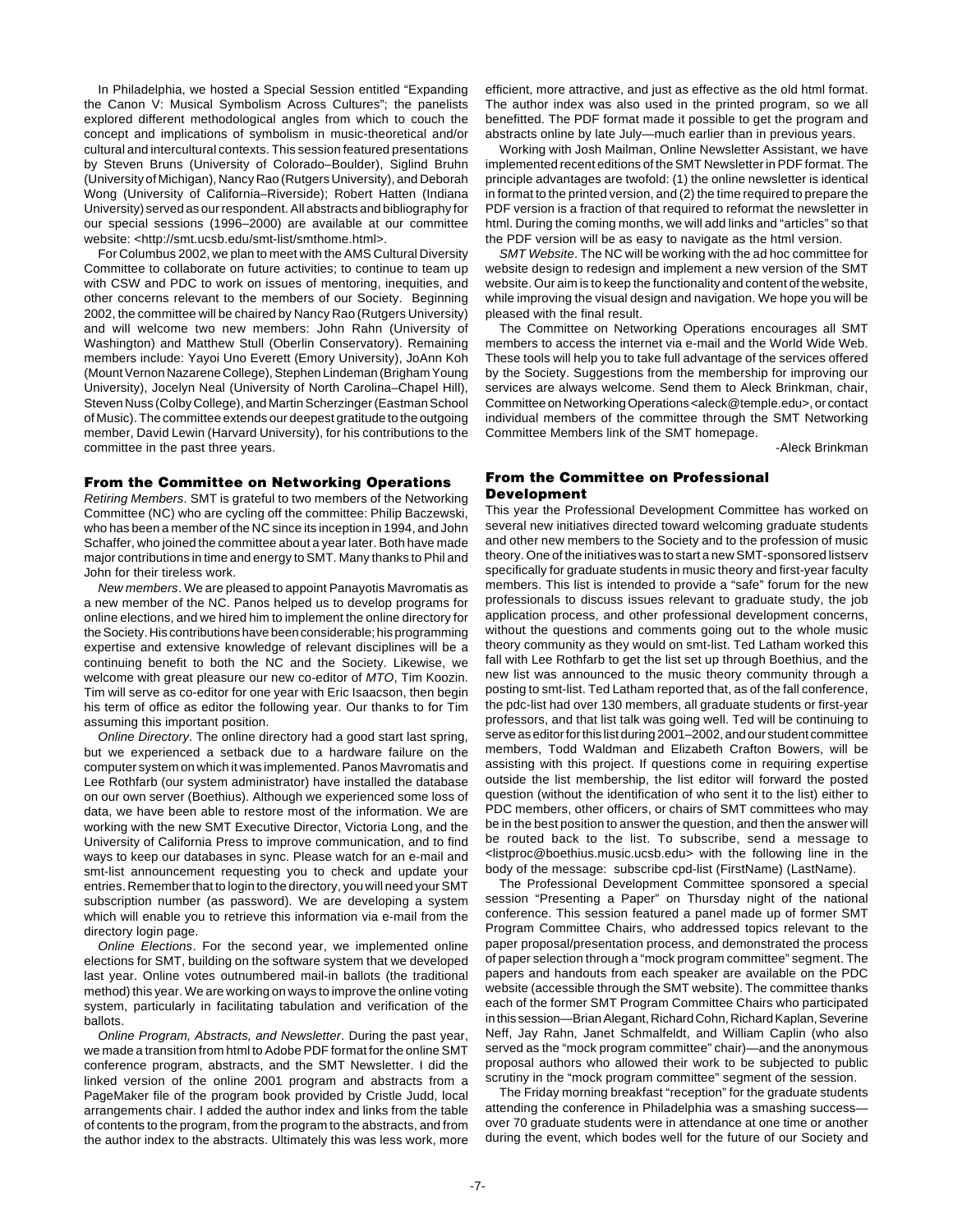profession. The purpose of the breakfast is for graduate students to be able to meet each other in an informal, collegial atmosphere, and for them to establish working contacts with graduate students from other institutions. The Professional Development Committee organizes this event, which is sponsored by the Society. We are planning a similar event for next year's conference.

The Professional Development Committee has now assumed primary responsibility for the Society for Music Theory Mentoring and "Conference Guides" Programs. While neither of these programs is a new initiative, the primary responsibility for these programs has moved from the Committee for the Status of Women, which started both programs, to the purview of the Professional Development Committee, reflecting a sense that the mentoring and conference guides programs properly fall within the charge of the PDC to serve all members of the Society by promoting activities that foster professional development. Patrick McCreless will be coordinating the mentoring program, with assistance from other members of the PDC, and support, as needed, from the CSW and the Committee on Diversity.

Other activities this year include continuation of previous initiatives, such as the maintenance of the PDC's website by Ciro Scotto and the Grants and Fellowships listing by Claire Boge. The Professional Development Committee thanks Claire Boge, who finished her term on the committee this fall, for her work on this committee and for her service to the Society for Music Theory in making available listings of scholarships and grants relevant to music theorists. When she began collecting grant and fellowship information for SMT (as Newsletter editor), most of the calls for applications were only available in paper format, requiring correspondence with a myriad of grant and fellowship agencies; now the most recent information is available online. Claire has graciously offered to assist the PDC webmaster, Ciro Scotto, in setting up a page of links to those sites she has been monitoring, which will allow the PDC to provide an updated listing on our web site of opportunities for funding. In looking toward the work to be done this year, we welcome our new PDC committee members: Steve Bruns (University of Colorado–Boulder), John Cuciurean (Florida International University), and Bob Zierolf (Cincinnati College-Conservatory of Music).

—Jane Piper Clendinning

# **Popular Music Interest Group**

The Popular Music Interest Group (SMTpop) presented its third panel at the SMT national meeting in Philadelphia: "From Rags to Radiohead: Analyzing 20th-century Popular Music." Papers were given by Peter Silberman, David Carson Berry, John Brackett, Rebecca Leydon, and Marianne Tatom; Dan Harrison moderated the

discussion. We were proud to highlight the work of several graduate students in this panel. The session was attended by more than 60 people, more than half of whom stayed to hear all five presentations in spite of the late hour.

At our business meeting, much of our discussion centered on our plans for a website dedicated to the analysis of popular music as music. The site is projected to include a glossary of terms, a bibliography of music-analytic books and articles on popular music, reviews of such publications, and links to related sites. In December, we conducted an election online, and Tim Hughes was elected to serve as the new chair. His extensive web-authoring skills, honed during his tenure on the staff of the Experience Music Project Museum in Seattle, will be particularly suited to the task of overseeing the website's development. Anyone who is interested in either contributing material or serving as an area editor is invited to contact Tim <thughes@u.washington.edu>.

Anyone interested in the analysis and theory of popular music is invited to subscribe to SMT-pop's electronic discussion list (popanalysis). Last fall, discussion topics included the musical influences that shaped Kurt Cobain's "Smells like teen spirit"; the practice of reinvigorating a strophic song by shifting the key upward one or more times, usually by a halfstep (a.k.a. the "pump-up" or "truck driver's modulation"); and the use of displacement

## **2001 SMT Program Committee Report**

The Program Committee met in March of 2001 to select presentations for the Philadelphia meeting. The committee consisted of Poundie Burstein, Thomas Christensen (ex officio), Laura Dobos (2002 Program Chair), Sarah Fuller, Christopher Hasty (2001 Program Chair), Martha Hyde, and Brian Hyer. A total of 169 proposals were submitted; of these, 157 were for individual papers, 11 were for sessions, and one for a poster presentation. By scheduling three concurrent daytime sessions, the committee was able to select 52 individual papers for presentation. Of the 11 session proposals, 9 were selected (3 from SMT standing committees and 4 from SMT interest groups), though one of these was presented as a "demonstration," as were two of the accepted paper proposals. The single poster session was accepted and paired with the three demonstrations. Information concerning the types of proposals that were accepted is shown below.

Accepted proposals (because of substantial overlaps between periods/genres and approaches/topics some presentations are counted twice):

|                              | Accepted       | Proposed |
|------------------------------|----------------|----------|
| A. Periods/Genres:           |                |          |
| Euro-American concert music: |                |          |
| contemporary (post-1980)     | 14             | 26       |
| 20th-century (pre-1980)      | 8              | 22       |
| 19th-century                 | 6              | 25       |
| 18th-century                 | 2              | 8        |
| pre-18th-century             | 1              | 6        |
| jazz                         | 4              | 6        |
| pop/rock                     | 1              | 11       |
| non-Euro-American            | 0              | 0        |
| B. Approaches/Topics:        |                |          |
| critical/cultural            | 5              | 8        |
| feminist/gender              | $\overline{2}$ | 2        |
| historical                   | 5              | 11       |
| mathematical                 | 8              | 16       |
| miscellaneous                | 1              | 6        |
| pedagogical                  | 3              | 10       |
| philosophical/aesthetic      | 3              | 7        |
| psychological                | $\overline{2}$ | 5        |
| rhythmic                     | 6              | 13       |
| Schenkerian                  | $\overline{4}$ | 6        |
| semiotic                     | 3              | 6        |
| set-class/12-tone            | 3              | 7        |

Below is a tabulation by gender of individuals who submitted proposals. These figures are estimates only, based on given names. Multiple proposals from a single person are counted only once; all presenters are counted for session proposals.

|                   | female |       | male | totals |
|-------------------|--------|-------|------|--------|
| rejected          | 20     | (22%) | 70   | 90     |
| accepted          | 34     | (32%) | 73   | 107    |
| totals (proposed) | 54     | (27%) | 143  | 197    |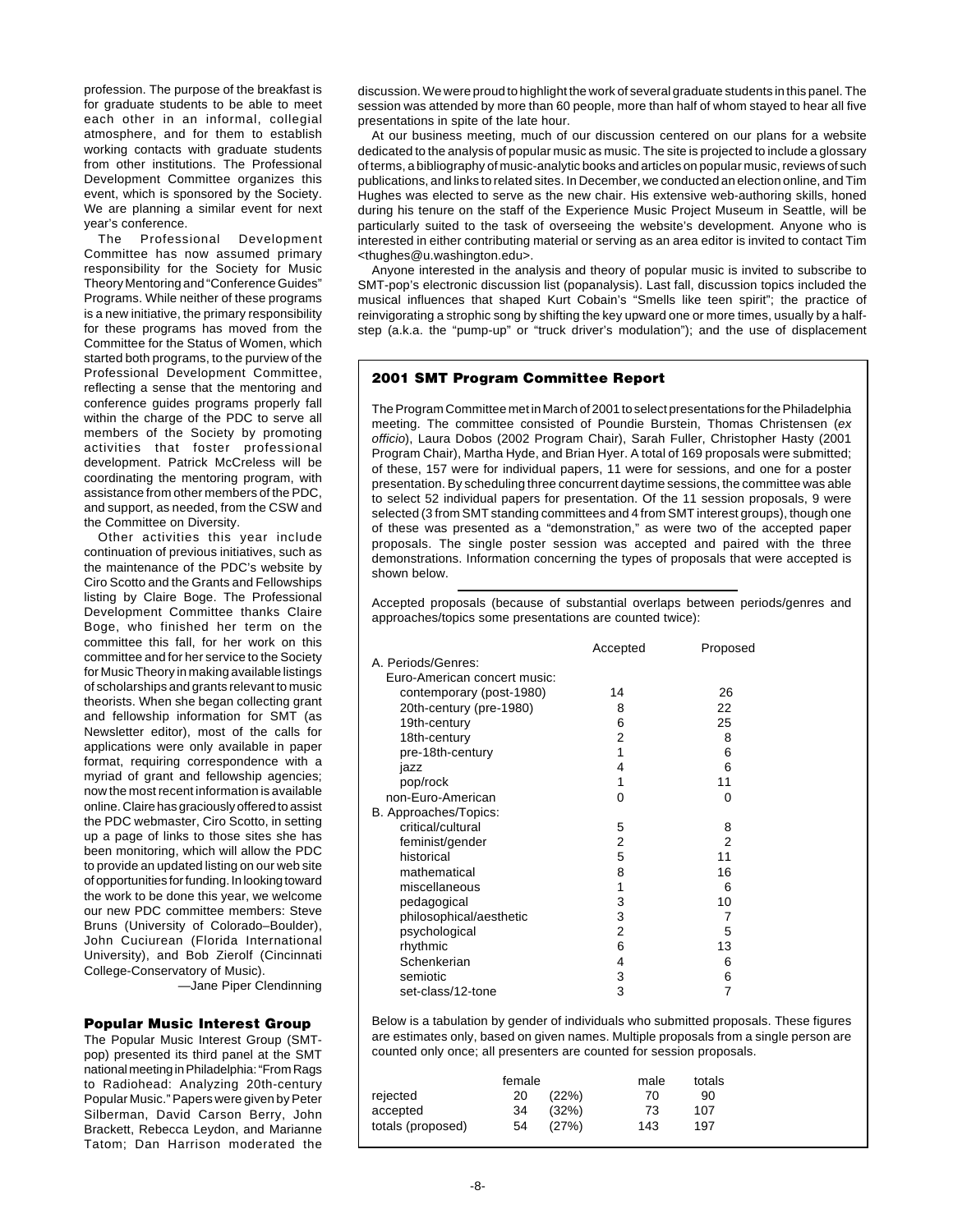syncopation as an expressive device in popular music. To peruse recent discussions or to subscribe to the list, point your browser to the URL <http://listserv.unc.edu/cgi-bin/lyris.pl?enter=pop-analysis>. In the middle of the page, there is a section marked, "If you are not a member of 'pop-analysis', please choose:" This is followed by buttons for two options: "1. join pop-analysis," and "2. visit pop-analysis without ioining."

## **SMT Jazz Theory and Analysis**

At the SMT 2001 national convention in Philadelphia, the Special Interest Group in Jazz (SMT-Jz) presented its fifth consecutive special session, this time in partnership with the SMT Special Interest Group in Music Theory Pedagogy. The session, "Jazz Theory Pedagogy," was held on Thursday, November 8, 8:00 PM, in the Music Building Annex of the University of Pennsylvania. Papers were read by Barbara Bleij ("Functional Context and Voice Leading in Teaching Jazz Theory"), Richard Hermann ("Modified Species Counterpoint as a Framework for Tonal Jazz Improvisation"), J. Kent Williams ("The Octatonic Scale: A Comparison of Jazz and Classical Approaches"), William Bauer ("Localized Time Structures and the Expanded Moment: A Pedagogy for Rhythmic and Timbral Analysis of Jazz"), and Henry Martin and Robert Wason (joint presentation: "Constructing a Post-Modern-Jazz Pedagogy"). SMT-Jz would like to thank Joel Phillips, who moderated the discussion and prepared the group proposal to the SMT, and Steve Block and Keith Waters, who were the other members of the adjudicating subcommittee. In addition, SMT-Jz thanks Cynthia Folio, who organized the Fourth Annual SMT-Jz Jam Session from 8–11 PM, Friday, November 9, at Penn. The jam session has become a wonderful tradition.

SMT-Jz met for their annual business meeting on Friday, November 9, to plan future activities. The group decided last year in Toronto that at the 2002 joint SMT/AMS convention in Columbus, Ohio, SMT-Jz would invite the SMT Committee on the Status of Women (CSW) to collaborate on a joint special session. CSW agreed; the details were finalized in Philadelphia. A Call for Proposals was issued this past November over the SMT, SMT-Jz, CSW, and AMS listserves for the special session: "Women in Jazz: Roles and Voices," with a deadline of January 1, 2002. The subcommittee members adjudicating proposals are Janna Saslaw (CSW, SMT-Jz), Steve Block (SMT-Jz), Teresa Davidian (CSW), David Marcus (SMT-Jz), and Leigh VanHandel (CSW). SMT-Jz would like to thank Janna Saslaw, current chair of CSW, and Elizabeth Sayrs, former CSW chair, for helping facilitate this joint project.

For the 2003 SMT (solo) convention in Madison, Wisconsin, the SMT-Jz topic will be "Dissonance and Consonance." With the topic determined well in advance, there is plenty of opportunity for members to prepare proposals and papers to address this critical issue in jazz theory. For the 2004 joint SMT/AMS convention in Seattle, SMT-Jz decided to invite the SMT Special Interest Group in Popular Music to collaborate on an analysis symposium involving jazz-rock, jazz-funk fusion.

Henry Martin will continue the organizational work of SMT-Jz. Potential members should contact him either at <martinh@ andromeda.rutgers.edu> or at the Department of Visual and Performing Arts, Rutgers University–Newark, Bradley Hall, Newark, NJ 07102; telephone (973) 353-5119, ext. 49 or (212) 595-4681. Anyone wishing to be added to the SMT-Jz listserve should send an e-mail to Steve Larson <steve@darkwing.uoregon.edu>.

# **SMT/AMS Columbus, October 30–November 3, 2002**

October 30 to November 3 are the dates for the AMS-SMT Columbus 2002 Meeting. Columbus is the home of Ohio State University, Capital University, and Otterbein College. The conference hotel will be the Hyatt Regency, a component of the recently completed Greater Columbus Convention Center. Accomodations will also be available at the nearby Crowne Plaza Hotel. These facilities are adjacent to the lively Arena District.

On October 31 the faculty and students of the OSU School of Music will present an all-Stravinsky concert followed by a reception for the

members of the societies. There will also be opportunities to attend concerts by the Columbus Symphony Orchestra during the weekend. On November 2, the society will hold a banquet to celebrate the 25th Anniversary of the founding of SMT.

# **UPCOMING CONFERENCES AND SYMPOSIA**

# **Symposium of World Musics**

(Conference, March 6–8, 2002)

The Symposium of World Musics provides exciting opportunities for scholars, performers, and students of the world's indigenous musics to share research, performances, and discussion over the course of three days. The symposium will include individual and panel presentations, lecture-demonstrations, and daytime and evening performances of indigenous musics and related genres (dance, theater, video) on the campus of Texas Tech University, in Lubbock, Texas. Evening concerts featuring notable artists will be open to the community at large. For additional information, contact: Dr. Stuart Hinds, Symposium of World Musics Committee, School of Music, Texas Tech University, Box 42033, Lubbock, TX 79409; telephone: (806) 742-2270; e-mail: <shinds@ttacs.ttu.edu>; website: <http://webpages.acs.ttu.edu/shinds>

# **First International Villa-Lobos Conference**

(Conference, April 10–13, 2002)

This first international conference on the work and life of Brazilian composer Heitor Villa-Lobos is intended to provide researchers, musicians, and all others interested in the composer a space for discussing their contributions to the study of his legacy. Participants will come into contact with the most recent scholarship on Villa-Lobos and will have the opportunity to discuss their own work with the world's leading researchers on the subject. The intention of the conference is to establish a ground for future efficient communication among the Villa-Lobos community and to develop shared projects with partners from around the globe. We warmly welcome perspectives on new topics related to Villa-Lobos's life and music, and we also encourage discussions about well-known issues in Villa-Lobos research. We expect the ensemble of contributions to aid in better comprehension of both far-ranging aspects of Villa-Lobos as well as specific and central issues in the study of the composer. This landmark conference will be highly effective in helping us to better enjoy and appreciate the music of one of the most important composers of the twentieth century.

The conference will be held in Paris, where Villa-Lobos lived during the 1920s. While symbolic as regards the composer's life and work, this city is also the ideal location for the international community of researchers interested in Villa-Lobos to gather. The conference

## **SMT Nominations**

SMT offices open for the 2002 election include Presidentelect, Treasurer, and two members of the Executive Board. SMT members who would like to submit nominations for President-elect or Executive Board Members should contact Marie Rolf, chair, SMT Nominating Committee, Eastman School of Music, 26 Gibbs Street, Rochester, NY 14604; <rolf2@theory.esm.rochester.edu>. According to the SMT bylaws, nominations for Treasurer are made to the SMT Executive Board; suggested nominees for this office should be directed to Elizabeth West Marvin, SMT President, Eastman School of Music, 26 Gibbs Street, Rochester, NY 14604; <br/>bmarvin@esm.rochester.edu>. Self-nominations are perfectly acceptable. Deadline for nominations is April 15.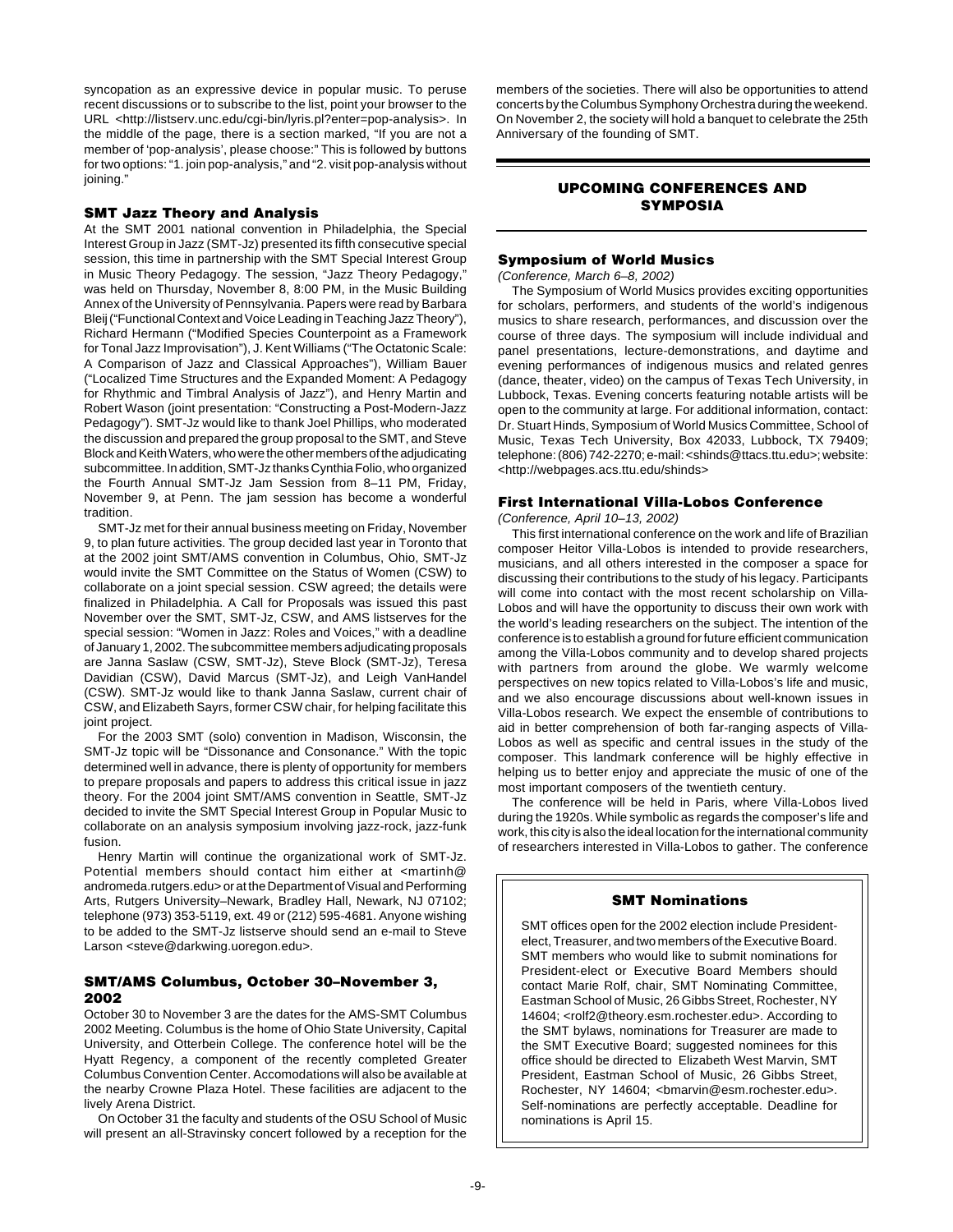|              | <b>Future SMT Meetings</b>     |                                                                |
|--------------|--------------------------------|----------------------------------------------------------------|
|              | 2002 Oct. 31-Nov. 4            | Columbus, Ohio (joint meeting with<br>AMS)                     |
| 2003<br>2004 | November 5-9<br>November 10-14 | Madison, WI. (solo meeting)<br>Seattle, WA (joint meeting with |
|              |                                | <b>AMS</b>                                                     |

will take place in the heart of Paris at the Institut Culturel Finlandais, 60, rue des Ecoles, 75005 Paris. For more information, visit <http:/ /www.music.helsinki.fi/villa-lobos-2002/>, or contact either Luiz Fernando Lima <lima@elo.helsinki.fi> or Eero Tarasti <eero.tarasti@helsinki.fi>.

# **Wellesley Symposium on Beethoven's Op. 70 Piano Trios**

## (Symposium, April 17, 2002)

A symposium entitled "Summoning the Ghosts: Beethoven's Op. 70 Piano Trios in Cultural Context" will be held at Wellesley College, Jewett Auditorium, in Wellesley, Massachusetts, on Sunday, April 14, 2002, 3:30–5:30 p.m. The symposium has been organized by the Triple Helix Piano Trio, Wellesley College Ensemble-in-Residence with members Lois Shapiro, piano, Bayla Keyes, violin, and Rhonda Rider, cello—as part of a two-year Beethoven Festival, "Beethoven and His Vibrant Legacy." The third and final concert in the group's performance of the entire cycle of Beethoven piano trios will be presented on the evening of the symposium, at 7:30 p.m. Moderated by Janet Schmalfeldt (Tufts University), the symposium will feature papers by John Daverio (Boston University), Lawrence Kramer (Fordham University), and Sanna Pederson (University of Oklahoma). Both the symposium and the concert are free and open to the public. For further information, call (781) 283-2028.

## **Pelléas et Mélisande: A Centenary**

(Conference, May 6–7, 2002)

The creation of Debussy's opera, on April 30, 1902, is considered a remarkable event in the history of lyrical theatre. One hundred years later, it is time to investigate its posterity, to throw a new light on its theoretical conceptions, to define the rank and place it occupies in the lyrical repertory and in the minds of today's musicians. To celebrate the centenary of its creation at the Opéra-Comique in Paris, the conference will be held on May 6–7, 2002. Papers will deal either with specific features of this opera (sources, reception, musical composition, or libretto) or with its influence(s) on twentieth-century composers. For more information, contact Mrs. Sylvie Douche, Université de Paris IV, Paris-Sorbonne, UFR de Musique et Musicologie, 1 rue Victor Cousin, 75230 Paris cédex 05, France.

# **Olivier Messiaen**

#### (Conference, June 20–23, 2002)

The University of Sheffield is hosting a conference on Olivier Messiaen to commemorate the tenth anniversary of the composer's death. Participants will include: Julian Anderson, Allen Forte, Madeleine Forte, Peter Hill, and Betsy Jolas. In addition to papers and round table discussions, there will also be two concerts of music by Messiaen, including Visions de l'Amen, La fauvette des jardins, and some rarely heard works. The program will be announced by January 31, 2002 and advertised on the conference website: <http:// www.shef.ac.uk/~mus/staff/cd/Messiaen/Messiaen1.html>.

# **Twelfth International Conference on Nineteenth-Century Music**

## (Conference, July 4–7, 2002)

The Twelfth Biennial International Conference on Nineteenth-Century Music will be held at the University of Leeds (Bretton Hall Campus) from Thursday, July 4 to Sunday, July 7, 2002. Complete information about accommodations, registration, and program can be found on their website: <http://www.personal.leeds.ac.uk/~mussm/ 19cconf/>.

#### **Interpreting Berlioz: Music 1803–2003**

(Conference, November 15–17, 2002)

Royal Holloway, University of London and the Royal College of Music, London, under the aegis of the Comité International Hector Berlioz, will present a conference on Interpreting Berlioz. The conference will have two themes: "Berlioz and His Age: His Music and Musical Society of His Time," and "Berlioz in Performance: His Music and Its Performance Today." A number of papers, musical performances, workshops, and other presentations will be given in association with the conference; and a small exhibition will be held. The program will be announced by February 28, 2002 and advertised on the websites of Royal Holloway <http://www.rhul.ac.uk/>, the Royal College of Music <http://www.rcm.ac.uk/>, the Berlioz 2003 Committee <http://www.hberlioz.com/BerliozCelebrations.html>, and the Berlioz Society <http://www.hberlioz.com/>.

## **Webern 2002**

(Symposium, September 15–17, 2002)

A brief look at relevant literature and musical practices connected with Webern indicates the vast difference of perceptions and ideas about the culture(s), the person, and his music. The Symposium Webern 2002, which takes place in Mittersill, Salzburg simultaneously with the 7th Composers' Forum "Einklang 2002," is being devoted to a survey of those ideas and perceptions, and to the presentation and formation of innovative approaches that will identify the constituting phenomena of the conception matrix "Webern." Presentations and discussions of studies based on historical, analytical, and aesthetic aspects will be confronted with meta-discursive contributions that focus more on the development and changes of conceptions, especially those conditions that determined and influenced the understanding of Webern, his culture, and his music. Contributions from representatives of other cultural studies, as well as from musicians and composers, will also allow us to transcend the purely musicological status of the symposium. For more information, contact: Dominik Schweiger, Piaristengasse 32/9, A-1080 Wien. Austria; telephone: +43/1/4096075 or +43/699/11198231; e-mail: <dominik.schweiger@univie.ac.at>.

# **CALLS FOR PAPERS AND ARTICLES**

#### **Musicological Society of Australia**

(Proposal deadline, March 1, 2002)

The Musicological Society of Australia will hold its twenty-fifth annual conference on October 2–6, 2002 in Newcastle, New South Wales, Australia. Themes for this conference include: "Performance as Research," "Music and Society," "Structure and Context," and "Music and Technology." Lecture-demonstrations as well as papers will be accepted. Plenary speakers include Suzanne Cusick, Roy Howat, and Rolf Gehlhaar. Submit abstracts of papers (20 minutes) and proposals for lecture-demonstrations (40 minutes) by e-mail to Rosalind Halton <murh@cc.newcastle.edu.au>. Website: <http:/ www.msa.org.au>.

# **The MidAmerican Center for Contemporary Music**

(Proposal deadline, March 11, 2002)

The MidAmerican Center for Contemporary Music at Bowling Green State University is issuing a call for papers for its twenty-third Annual New Music & Art Festival on October 17–19, 2002, featuring guest composer Paul Lansky. Papers on any aspect of music since 1945 are welcomed. Applicants must submit a signed cover letter and four anonymous copies of either a 200-word abstract or a complete paper. Presentations will be limited to 20–25 minutes. The Center provides a small honorarium to assist presenters with travel expenses. Send abstracts or papers to the attention of William E. Lake, College of Musical Arts, Bowling Green State University, Bowling Green, Ohio 43403-0290; telephone: (419) 372-0522; e-mail: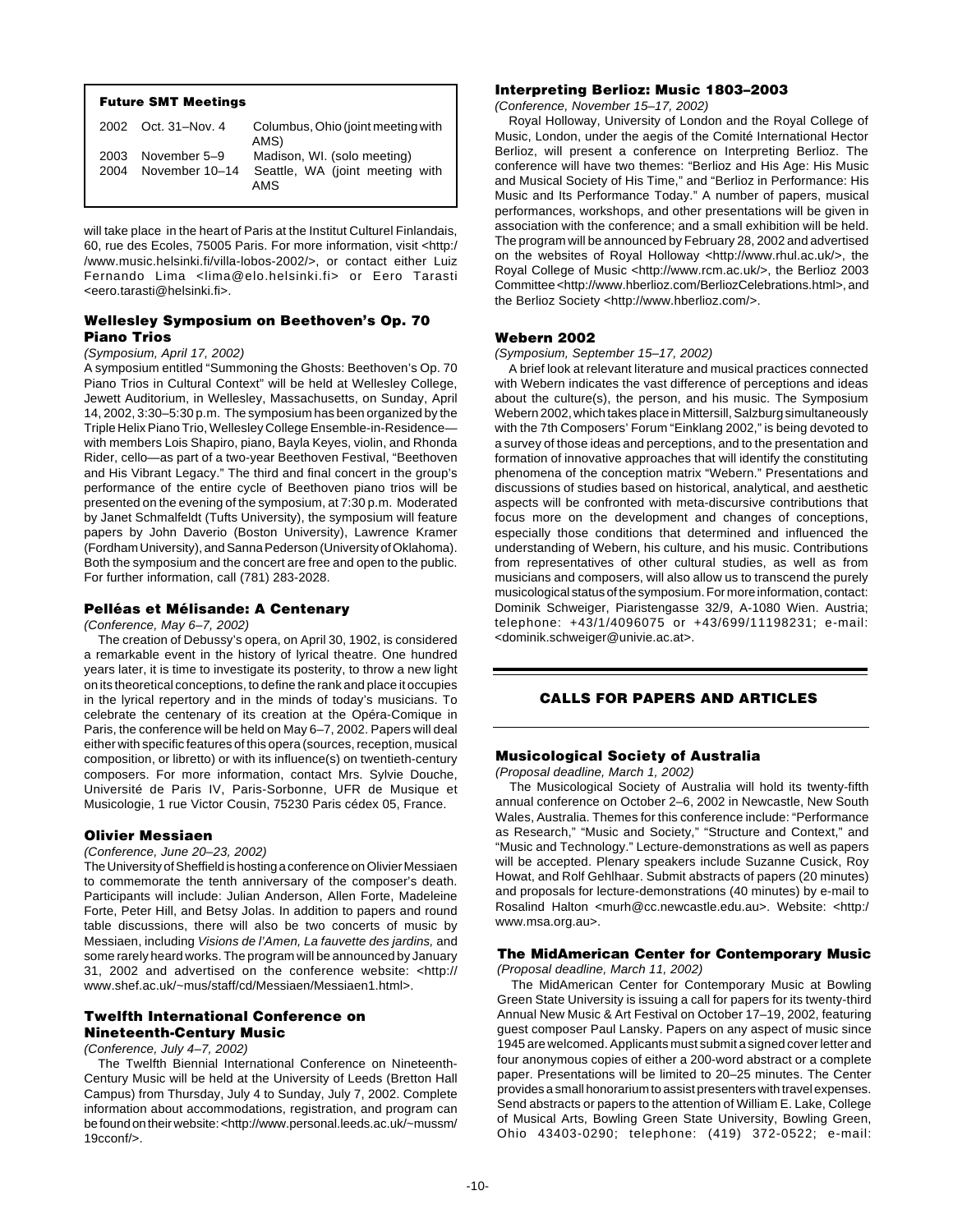<wlake@bgnet.bgsu.edu>. Entries must be postmarked by March 11, 2002.

## **Mozart Society of America**

## (Proposal deadline, July 15, 2002)

The Mozart Society of America will hold its second biennial conference at Cornell University in Ithaca, NY, on March 28–30, 2003. "Mozart and the Keyboard" will be the conference theme, with presentations, performances, and exhibitions that focus on 18th-century keyboard instruments and issues of repertoire, idiom, style, and performance practice. Proposals for papers on these and other aspects of Mozart and the keyboard are invited. Please send a one-page abstract (plus proposer's name and contact information) by July 15, 2002 to Kathryn L. Libin, Dept. of Music, Vassar College, Poughkeepsie NY 12604-0018; or to either <kalibin@vassar.edu> or <ksl@nic.com>.

# **International Brecht Society**

# (Proposal deadline: July 1, 2002)

The International Brecht Society announces its 11th interdisciplinary symposium. The symposium, which will be held in Berlin (Humboldt Universität) on June 26–29, 2003, will focus on " The Rise and Fall of the City of Mahagonny." Scholars, artists, theater practitioners, and other interested individuals will join a forum to consider the insights and knowledge that "Mahagonny" offers us today: textually, artistically, historically, theoretically, and figuratively. Deadline for 250-word abstracts is July 1, 2002. For information contact: Marc Silberman, German Department, 818 Van Hise Hall, University of Wisconsin, Madison, WI 53706 (mdsilber@facstaff.wisc.edu); see the call for papers at: <http://polyglot.lss.wisc.edu/german/brecht>.

## **SUMMER DEVELOPMENT OPPORTUNITIES**

#### **CMS Summer Workshops**

The College Music Society sponsors several opportunities for professional development. Its offerings in 2002 include two workshops of special interest to theorists, along with three others of broader scope. Some information on the workshops is provided below. For additional information, contact: The College Music Society, 202 West Spruce St., Missoula, MT 59802; (800) 729-0235; <http:// collegemusicsociety.org/>; or visit the CMS professional development homepage at <http://www.music.org/activities/ProfDev/ profdevhome.html>.

#### **Fifth Annual Summer Music Technology Institute**

(June 2–7, 2002) Illinois State University

This year the workshop will focus on curriculum management with WebCT and Blackboard; advanced web design and databases; basic DreamWeaver and sound/graphics; advanced video production and dvd; basic notation and sequencing. Instruction will consist of lecture and demonstration, followed by hands-on experiences in four Macintosh and Windows labs. Registration is available for "Internet Observers" to Real/Video broadcast of the lectures and web-based teaching materials. The faculty will include Henry Panion (University of Alabama–Birmingham), Sam Reese (University of Illinois), Peter Webster (Northwestern University), and David Williams (Illinois State University).

#### **Sparking Aural Imagination III: Aural Theory for Music Makers** (June 16-21, 2002) University of Oklahoma

Sparking Aural Imagination III will focus on aural applications in all areas of lower division music theory courses with special emphasis on theory content for those students who may receive degrees in music but will move to jobs other than music teaching or performing after graduation. What do these students need to gain from a music theory class? Does the content differ for those students who will not "use" their music degrees professionally? What textbooks might be

recommended for various curricula emphases? How does the curriculum translate into aural/oral experiences? Presenters will explore these questions and others that will assist participants in becoming better teachers of music theory for both music "majors" and music "makers" outside the traditional music work fields. Faculty will include Jane Clendinning (Florida State University), James Faulconer (University of Oklahoma), Sally Bennett Faulconer (University of Oklahoma), Alice Lanning (University of Oklahoma), and Timothy Smith (Northern Arizona State University).

#### **Vienna and Its Musical Traditions**

(June 17–21, 2002) Schottenstift, Vienna

This week-long workshop will explore Vienna's history and its musical traditions. Participants will live in the central city and experience the same cultural elements that attracted composers from the Middle Ages to Mozart, Mahler, and beyond. The workshop will include presentations on the history and musical traditions of Vienna by the workshop director, by two guest historians from the University of Vienna, by a guest psychology faculty member who will speak on Freud, and by workshop participants. The Workshop Director is Richard Benedum, who led a similar CMS workshop in 2000.

#### **Musical Encounters: The American Southwest**

(July 6-13, 2002) Ranchos de Taos, New Mexico

Musical Encounters: The American Southwest is a week-long event with morning lectures and work sessions on Native American. Hispanic, and Anglo cultures of New Mexico and afternoon and evening workshops, field trips, speakers, performers, and other enrichments. Music will be emphasized, but other elements of the three cultures which coexist and influence each other will be addressed.

#### **Intensive Summer Residencies in World Music**

(July 6-17, 2002) New England Conservatory, Boston

Session I: Musics of the African Diaspora: South Africa, Haiti, and the U.S. (July 6–11). An exploration of selected African and Africanbased musics in the Old and New Worlds.

Session II: Modal Composition and Improvisation in Arabic, Turkish, and Hindustani Music (July 12–17). A comparative immersion in the songs, instrumental music and improvisational forms created through the classical Arabic and Turkish modal and rhythmic systems, with their parallels in North Indian classical music.

#### **The Music of Arnold Schoenberg's Middle Period**

#### (June 3–July 5, 2002)

Yale Summer Programs announces a special course, entitled "The Music of Arnold Schoenberg's Middle Period: From Romanticism to Dodecaphony," to be held in the Arnold Schoenberg House in Moedling, Austria from June 3 –July 5, 2002. The instructor is Allen Forte, Yale Department of Music. This five-week college-credit course was offered for the first time in 2001, in collaboration with the Arnold Schoenberg Center, the major repository of the Schoenberg sketches and manuscripts, as well as other materials of signal importance to his creative life. Inexpensive student housing, arranged by the Center, is available in Moedling—16 minutes by fast train from Vienna—or in Vienna. During June, there will be several important Schoenberg events, including a performance of the Piano Concerto by pianist Mari Kodama, with Kent Nagano conducting the Vienna Symphony Orchestra. The modern facilities of the Arnold Schoenberg Center are available to the students, and the Center obtains concert tickets and provides other assistance. It is expected that this course, like its predecessor, will be a significant and worthwhile educationalcultural experience in what is historically one of the most important musical settings in Europe.

Application forms may be obtained by calling Yale Summer Programs at 203-432-2430 or by fax at 203-432-2434. Forms may also be downloaded from the YSP website: <www.yale.edu/summer>. For further information about the course content, contact Allen Forte: <allen.forte@yale.edu>.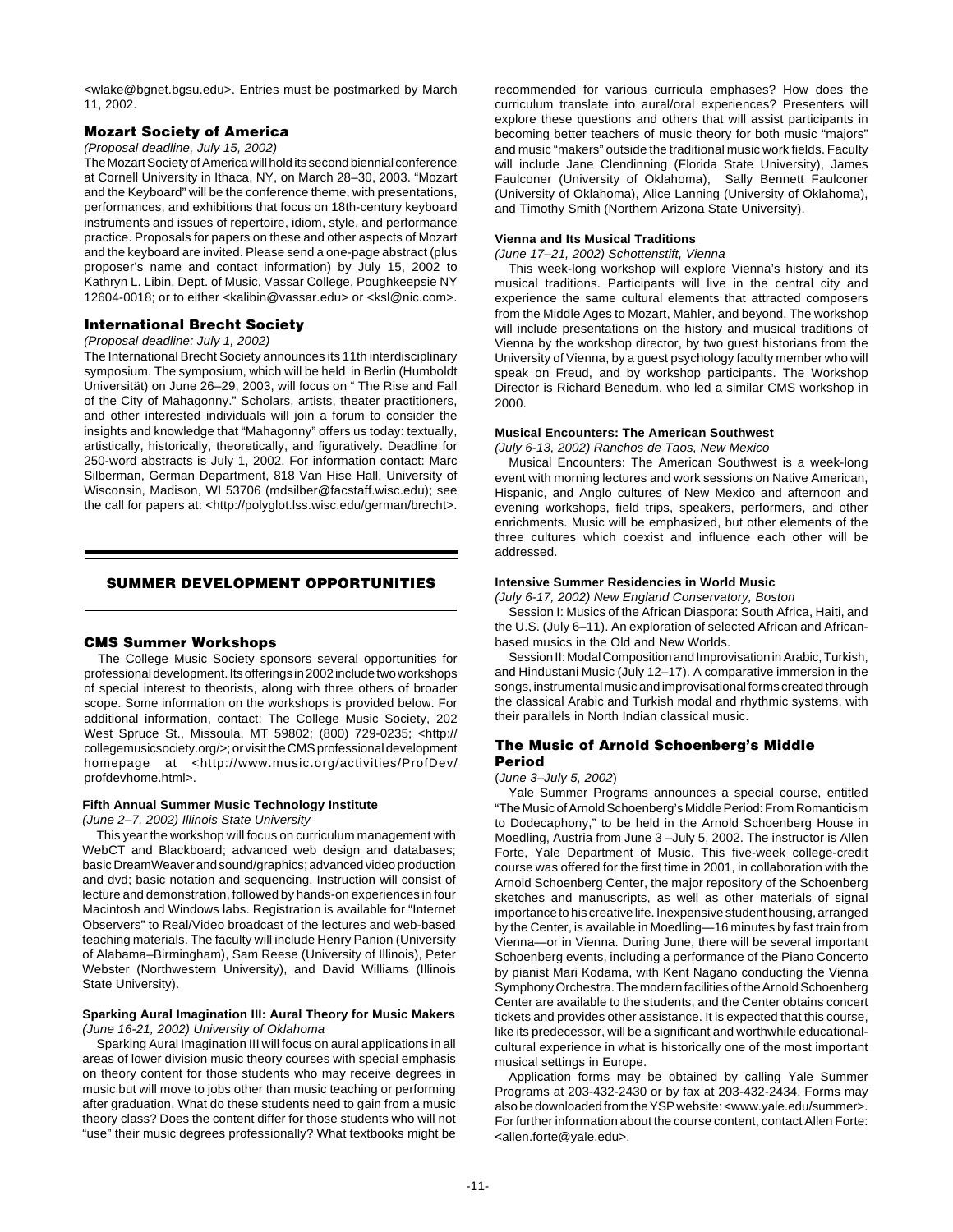# **Mannes Institute for Advanced Studies in Music Theory: Summer Institute on Schenkerian Theory and Analysis**

(June 27–30, 2002)

The Mannes Institute for Advanced Studies in Music Theory is a scholarly organization dedicated to creative thinking through communal exploration. The Institute conducts annual summer programs of high-level participatory workshops for a select group of scholars. Members convene for intensive investigation of advanced theoretical and analytical issues in a working environment guided by a rotating faculty of experts. Each program draws upon different members of the academic musical community to stimulate discourse and inquiry among their peers in a particular area of study, and disseminate knowledge among other scholars distinguished in different areas of musical research.

Last year's 2001 Institute on "Historical Music Theory," chaired by Thomas Christensen of the University of Chicago, featured Ian Bent (Columbia University), Sarah Fuller (State University of New York– Stony Brook), Cristle Collins Judd (University of Pennsylvania), Joel Lester (Mannes College of Music), and Thomas Mathiesen (Indiana University). Next year's 2003 Institute on "Transformational Theory and Analysis" will be chaired by Richard Cohn of the University of Chicago, and will feature Henry Klumpenhouwer (University of Alberta), Robert Morris (Eastman School of Music), John Roeder (University of British Columbia), Joseph Straus (City University of New York), and other leading scholars in this field, including its founder, David Lewin of Harvard University.

A diverse and distinguished international faculty of experts chaired by William Rothstein of the City University of New York will guide this summer's 2002 Institute on Schenkerian Theory and Analysis. Carl Schachter (Mannes College) will present three comprehensive analyses to the entire Institute. Members will participate selectively in one of three analytic workshops: "Schenkerian Paradigms and Their Extension" with Charles Burkhart (City University of New York), "Schenkerian Syntax: Variations on Three Themes" with William Rothstein, and "Analyses After Schenker: Reconsidering the Legacy" with Frank Samarotto (Indiana University), plus one of three conceptual study groups: "Schenkerian Theory as a Theory of Tonality" with Matthew Brown (Eastman School of Music), "Understanding the Schenker Project" with Nicholas Cook (University of Southampton), and "Lines of Interpretation" with Robert

# **SMT ONLINE ADDRESSES**

– SMT homepage: <http://smt.ucsb.edu/smt-list/ smthome.html>

– MTO homepage: <http://smt.ucsb.edu/mto/mtohome.html>

– SMT Help Desk:<http://smt.ucsb.edu/help/smt-help.html> or <help@smt.ucsb.edu>

– List managers:

<smt-editor@smt.ucsb.edu> (smt-list) <talk-editor@smt.ucsb.edu> (mto-talk) <mto-editor@smt.ucsb.edu> (mto editor)

- System Administrator:<sys-admin@smt.ucsb.edu>
- Other addresses:<addresses@smt.ucsb.edu>
- Online Directory: <http://www.societymusictheory.org/ onlinedir/Members/>
- RILM (replacement for the SMT bibliographic database): <http://rilm.cic.net>

To subscribe to any SMT list services, send a message to <listproc@smt.ucsb.edu>.

– For the smt general discussion list, put "subscribe smt-list YourFirstName YourLastName" in the body of the message.

– For Music Theory Online, put "subscribe mto-list YourFirstName YourLastName" in the body of the message.

Snarrenberg (Washington University). Hedi Siegel (Hunter College) and David Gagné (City University of New York) will moderate open panel discussions on "The State of the Discipline: Past, Present, and Future" and "Schenkerian Pedagogy at the Crossroads."

Due to the intense and interactive nature of the Institute, only a limited number of qualified scholars can participate. Prior knowledge of Schenkerian theory and analysis is desirable, but expertise is neither required nor discouraged. Members may have a broad range of backgrounds, supplemented by academic achievement and professional distinction in other areas of musical scholarship where appropriate. Doctoral status is generally preferred, favoring established and recognized scholars in accordance with the Institute's mission. All members, regardless of background, are expected to actively contribute to as well as benefit from the Institute's collective inquiry and investigation.

The Institute for Advanced Studies in Music Theory will convene from June 27–30, 2002 at Mannes College of Music in New York City. Housing, meals, reception, and banquet are provided. Further information about the Institute, its mission, this year's program, applicable policies, application criteria, and the electronic application form are located on the Institute's website at <www.mannes.edu/ mannesinstitute>. The deadline for applications is March 1, 2002. Additional details may be posted on the SMT list. Direct substantive inquires to Wayne Alpern, Director, at <mannesinstitute@aol.com>, and administrative inquiries to Jan Miyake, Administrative Coordinator, at <Jan.Miyake@world.oberlin.edu>.

# **NEWS FROM REGIONAL AND AFFILIATE THEORY SOCIETIES**

# **Canadian University Music Society**

The Canadian University Music Society (CUMS) and the Canadian Association of Music Libraries, Archives, and Documentation Centres (CAML) will hold their annual conference jointly from May 25–28 at the University of Toronto as part of the Congress of the Social Sciences and Humanities. The Board of the Humanities and Social Sciences Federation of Canada has chosen the following as major themes for the Congress: "Boundaries: Geographies"; "Boundaries: Genres"; "Boundaries: Gender." Graduate students whose papers are chosen for presentation in any session of the CUMS Conference may be eligible to compete for the George Proctor Prize for the best scholarly paper delivered by a Canadian research student. The conference program will be announced by February 25, 2002 and posted on the CUMS website <http://www.cums-smuc.ca/>. The officers of CUMS for 2001–03 are: Glen Carruthers (Brandon University), president; Susan Fast (McMaster University), vicepresident; Friedemann Sallis (Université de Moncton), secretary; Edward Jurkowski (University of Lethbridge), treasurer.

A bilingual society, CUMS membership cuts across disciplinary boundaries, encompassing musicologists, theorists, composers, and performers. Membership, which costs only \$CND50 for regular members and \$CND25 for students, independent scholars, and retired persons, is open to all university-based scholars and musicians, regardless of nationality. For further information on membership in CUMS/SMUC, including details on past and future conferences and a membership application form, visit the CUMS website: <http:// www.cums-smuc.ca/>.

# **Florida State University Theory Forum**

The FSU Music Theory Society will hold its annual Forum on Saturday, March 2, 2002 at Florida State University in Tallahassee. The keynote speaker will be Walter Everett (University of Michigan). The program and directions to the forum are available at our website <http://otto.cmr.fsu.edu/~theory/MTS/>. For more information, contact Scott Baker, FSU Theory Forum, School of Music, Florida State University, Tallahassee, FL 32306-2098 <sbaker831@hotmail.com>. The current officers for the Florida State University Music Theory Society are Robert Kelley, president; Danny Beard, vice-president;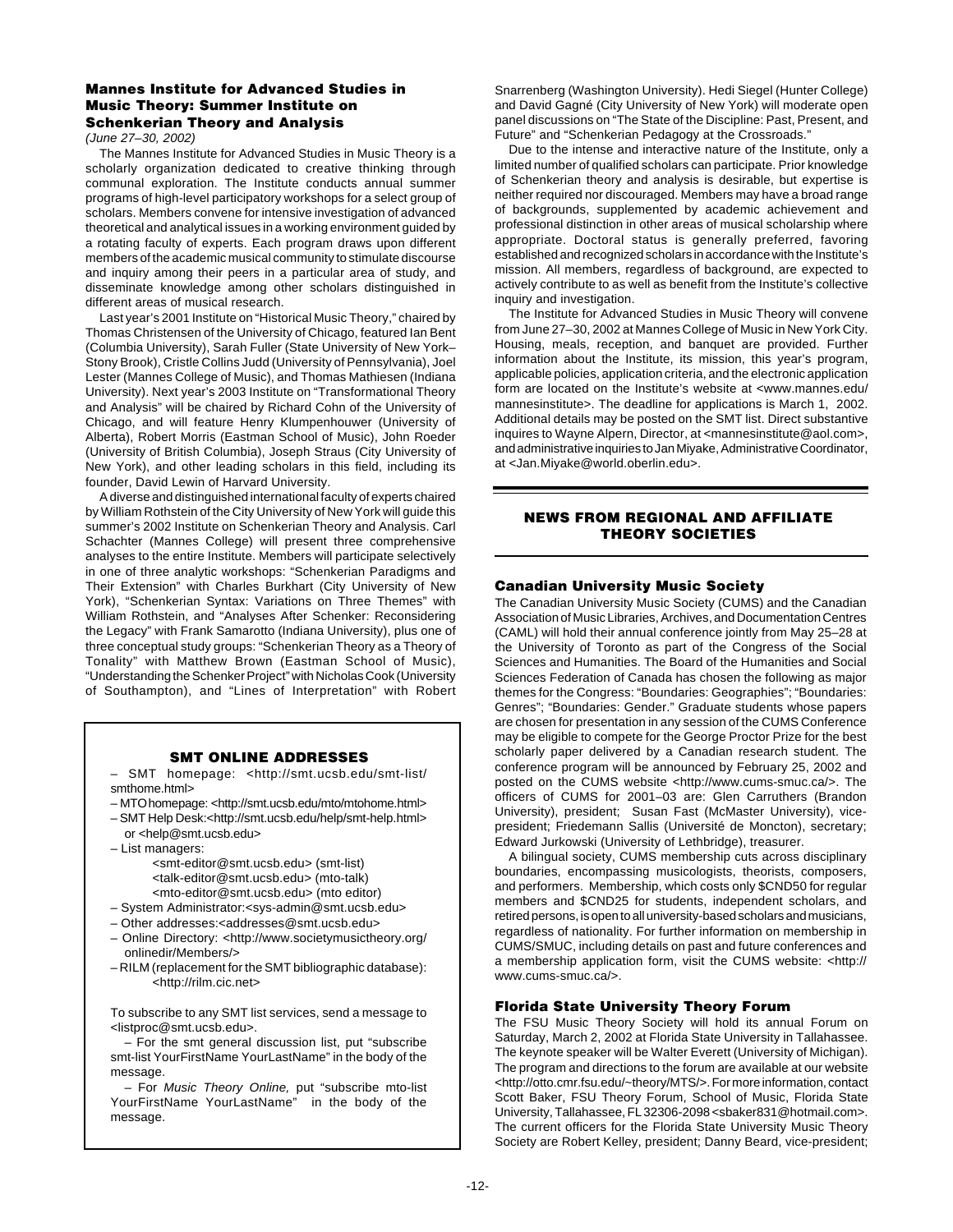Juan Chattah, secretary; Beth Smith, treasurer; Scott Baker, forum program chair, and Jane Clendinning, faculty advisor.

## **Georgia Association of Music Theorists**

The Georgia Association of Music Theorists is in transition. A steering committee of GAMUT members, including Stephanie Crumbley, David Marcus, Ted Mathews, Boyd Pomeroy, Yayoi Uno Everett, and Kristin Wendland, is devoting the current year to rethinking GAMUT's mission as an organization. In addition to supporting music theory research in our annual meeting and journal, we are considering a greater future emphasis on theory pedagogy with a two-pronged approach: first by strengthening college music theory teaching and learning among GAMUT members and their students, and second by reaching out to Georgia middle school and high school music teachers in hopes of helping them better prepare college-bound music students for success in first-year theory courses.

Proposed GAMUT activities for the current year include a music theory pedagogy workshop planned for Spring 2002 at Emory University in Atlanta (exact date TBA), a survey of music theory teaching in Georgia's pre-college music programs, and the drafting of a new mission statement for the organization. Contact person for the present GAMUT steering committee is David Marcus (Clark Atlanta University) <dmarcus@cau.edu>.

Volume 10 (2001) of the GAMUT Journal appeared late last spring. Contributors include Murray Dineen, Karen Fournier, Gregory Karl, and Linda Popovic. Back-issues of this volume and earlier volumes are available for \$10. GAMUT 11 will be a special issue devoted to music and movement. The editorial board welcomes article submissions on theoretical and analytical topics related to this theme, including music and dance, music and gesture, and kinetic energy in making music. Submission deadline is May 31, 2002. Contributors should submit four copies anonymously with an identifying cover letter and a short abstract of the article. Manuscripts should be double-spaced with 1-inch margins. Documentation must be complete. Musical examples, tables, and diagrams must be camera-ready. If accepted for publication, all materials must be provided in electronic formats as well as in hard copies. Copyright privileges, if required for publication, must be secured in advance. Please address all inquiries for subscriptions, manuscripts, proposals for reviews, or any other responses and communications to Kristin Wendland, GAMUT Editor, Department of Music, Emory University, 1804 North Decatur Road, Atlanta, GA 30322; <kwendla@ emory.edu>.

## **Graduate Association of Music and Musicians at UT**

GAMMA-UT, the Graduate Association of Music and Musicians at UT, announces its second annual conference, to be held on Saturday, February 23, 2002, at the University of Texas–Austin. Scholars from the areas of music theory, musicology, and ethnomusicology will meet to share their research. The conference program will close with a concert of new chamber music by graduate student composers. Information about the meeting can be found at the GAMMA-UT website: <http://gammaut.music.utexas.edu/>

## **Indiana University Graduate Theory Association**

The Indiana University Graduate Theory Association's Twelfth Biennial Music Theory Symposium will be held February 8–9, 2002, on the Bloomington campus of Indiana University. The keynote speaker for this year's conference is Dr. Jonathan Kramer, professor of music theory and composition at Columbia University. He will be presenting a paper entitled "Further Thoughts on Meter and Hypermeter." The keynote address is free to the public, and registration for the symposium is not needed for attendance at only the keynote address.

The IUGTA officers for 2001-02 are: Stan Kleppinger <skleppin@ indiana.edu>, president; Rusty Jones <meejones@indiana.edu>, vice president and treasurer; Paul Robbins <parobbin@indiana.edu>, secretary. The IUGTA website can be accessed at <http:// theory.music.indiana.edu/gta>.

# **Midwest Graduate Music Consortium**

The Midwest Graduate Music Consortium (MGMC) will hold its Sixth Annual Meeting at the University of Wisconsin on February 22–23, 2002. The meeting will include a concert of new music and paper sessions in all fields of music, including music theory, musicology, and ethnomusicology. The keynote speaker will be Suzannah Clark (Merton College, Oxford), coeditor of Music Theory and the Natural World. Anna Nekola (University of Wisconsin) is the local arrangements chair, Scott Gendel (University of Wisconsin) is the concert coordinator; Gurminder Kuar Bhogal and Julie McQuinn are the University of Chicago and Northwestern University liaisons, respectively.

MGMC welcomes participants from all geographic areas and anticipates another year of excellent graduate compositions and paper presentations. MGMC annual meetings are organized by graduate students from the University of Wisconsin–Madison, the University of Chicago, and Northwestern University. Further information is available from the program chair: Jill T. Brasky, MGMC Program Chair, University of Wisconsin School of Music, 4534 Mosse Humanities Building, Madison, WI 53706; <jtbrasky@students. wisc.edu>

## **Music Theory Midwest**

Music Theory Midwest will hold its thirteenth annual meeting May 17–18, 2002 at the University of Minnesota. Alexandra Pierce (University of Redlands) will be the keynote speaker, and we look forward to an array of papers on music theory's traditional and newer topics, composers John Cage and Olivier Messiaen on the tenth anniversary of their deaths, and interdisciplinary papers covering a multitude of potential combinations. Eleanor Trawick (Ball State University) is serving as Program Chair, with committee members Marion Guck (University of Michigan), Shersten Johnson (University of Wisconsin), Frank Samarotto (Indiana University), and Robert Hatten (Indiana University). Local Arrangements are being organized by Michael Cherlin (University of Minnesota). Look for further information as it becomes available on the MTMW webpage: <http://www.wmich.edu/mus-theo/mtmw/>.

MTMW's officers include Robert Hatten (Indiana University), president; Nancy Rogers (Lawrence University), treasurer; Claire Boge (Miami University), secretary; Area Representatives Kevin Holm-Hudson (University of Kentucky), Gretchen Horlacher (Indiana University), Michael Buchler (Indiana University), and Mary Jo Lorek (University of Missouri–Kansas City); with Student Representatives Shersten Johnson (University of Wisconsin-Madison) and Michael Jones (University of Iowa). David Loberg Code continues to maintain the MTMW website.

Music Theory Midwest encompasses the states of Kentucky, Michigan, Ohio, Illinois, Indiana, Wisconsin, Iowa, Minnesota, Nebraska, North and South Dakota, Arkansas, Kansas, Missouri, Oklahoma, and Tennessee. MTMW welcomes members from all geographic areas. Annual dues are \$15 (regular), \$20 (joint), and \$10 (student/emeritus), and may be sent to the Treasurer, Nancy Rogers, Conservatory of Music, Lawrence University, Appleton WI 54912 <nancy.m.rogers@lawrence.edu>.

#### **Music Theory Society of New York State**

The thirtieth annual meeting of MTSNYS will be held April 26–28, 2002 at Columbia University in New York City. The program is listed on the MTSNYS website <http://www.ithaca.edu/music/mtsnys>. Members of the 2002 Program Committee are Joseph Dubiel, chair (Columbia University), George Fisher (New York University), Ellie Hisama (Brooklyn College, CUNY), Jonathan Kramer (Columbia University), Elizabeth Kotzakidou Pace (Columbia University), and Martin Scherzinger (Eastman School of Music). Hotel information is available from the Local Arrangements Chair, Eric McKee (City College, CUNY, <ejm5@psu.edu>), or at the MTSNYS website.

In 2003 MTSNYS will hold its first joint conference with The New England Conference of Music Theorists. Further information will be included in the next SMT newsletter, and will be posted on the MTSNYS website. Volume 26 of Theory and Practice (2001) was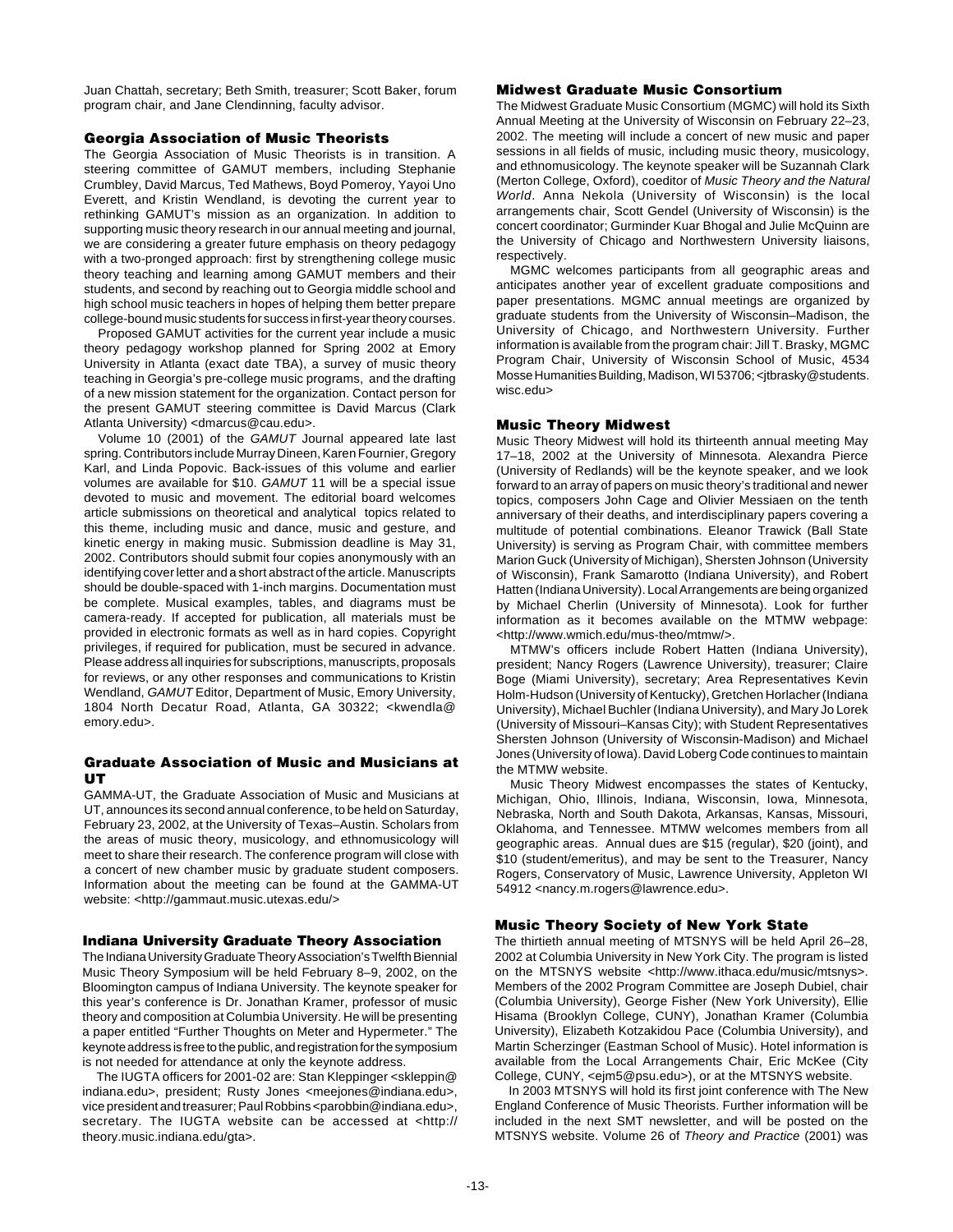published in January 2002. Submissions for Theory and Practice (3 anonymous copies with a cover letter) should be sent to the editor, Mark Anson-Cartwright, Emily Lowe Hall, 112 Hofstra University, Hempstead, NY 11549. Anyone interested in receiving a back issue of Theory and Practice should contact the subscription manager, Joel Galand, 207 Todd Union, University of Rochester, Rochester, NY 14627.

Membership in the Music Theory Society of New York State is open to all persons interested in any aspect of music theory and includes a subscription to Theory and Practice. The membership year for MTSNYS is the academic year from July 1; dues are \$22 (individual), \$12 (student/retired), and \$28 (joint); members outside the U.S. please add \$5. The 2001–02 officers include David Gagné (Queens College and Graduate Center, CUNY), president; Mark Anson-Cartwright (Hofstra University), vice-president; Poundie Burstein (Hunter College, CUNY), secretary; Timothy Johnson (Ithaca College), treasurer; and board members Wayne Alpern (Mannes College of Music), Marva Duerksen (Willamette University), Robert Gauldin (Eastman School of Music), and Jan Miyake (CUNY Graduate Center).

## **Music Theory SouthEast**

Music Theory SouthEast will meet at Florida State University on January 31–February 2 in conjunction with the International Ernst Dohnányi Festival. Renee McCachren (Catawba College) is Program Chair for this meeting. Local arrangements will be handled by Jane Clendinning and James Mathes. MTSE will continue its practice of awarding a prize for the best paper submitted and read by a student. Additional information about MTSE and the 2002 conference can be obtained from its website: <http://music.uncg.edu/mtse/>.

## **New England Conference of Music Theorists**

The seventeenth annual meeting of the New England Conference of Music Theorists will be held at the New England Conservatory, March 15–16, 2002. Members of the 2002 Program Committee are Carl Wiens (University of Massachusetts–Amherst), chair, Ed Gollin (Harvard), Margaret Thomas (Connecticut College), Anne Trenkamp (University of Massachusetts–Lowell), and Gary S. Karpinski (University of Massachusetts–Amherst), ex officio. We are looking forward to our first meeting at the New England Conservatory, which will include our usual program of paper presentations, the annual NECMT dinner, and plenty of opportunities to meet and talk in a collegial atmosphere. Specific details regarding the meeting will be posted on the NECMT website: <http://www.yale.edu/yalemus/necmt/ index.html> (also available through the link on the SMT website).

For 2003, we are planning the first joint meeting between NECMT and the Music Theory Society of New York State. Look for further information about this special event in future issues of this newsletter and on the regional societies' websites.

NECMT officers for 2001–02 include: Gary S. Karpinski (University of Massachusetts–Amherst <garykarp@music.umass.edu>), president; Roger Graybill (New England Conservatory <rgraybill@ mail.gis.net>), treasurer; Deborah Burton (Fordham University <DeborahBurton@compuserve.com>), secretary. Membership in NECMT is open to everyone, regardless of geographic location. The annual dues of \$20 (\$10 for students) include mailing list membership and admission to the annual meeting. Application and renewal forms are available from Deborah Burton, NECMT Secretary, Dept. of Art History and Music, FMH 447, Fordham University, Bronx, NY 10458- 9993.

# **Pacific Northwest Music Graduate Students' Conference**

The thirteenth annual Pacific Northwest Music Graduate Students' Conference, which is hosted alternately by the University of British Columbia, the University of Washington, and the University of Victoria, will be held on October 4–5, 2002 at the University of British Columbia. Graduate students from across Canada and the United States are invited to submit proposals for papers on any musicrelated topic (including but not limited to: musicology, theory and

analysis, ethnomusicology and sociology, composition, philosophy and aesthetics, musical cognition and perception). Works-in-progress are welcome, as are proposals for lecture-recitals. Presentations will be limited to 20–25 minutes for papers, 40–45 minutes for lecturerecitals, followed by a short period for questions and discussion. The keynote speaker will be Richard Kurth (University of British Columbia). Submission deadline for proposals is June 30, 2002, with notification of acceptance by August 1, 2002. Requests for information and proposals (c. 250 words) may be submitted by e-mail or postal mail to: Geoffrey Wilson, Coordinator, Pacific Northwest Music Graduate Students' Conference 2002, c/o School of Music, University of British Columbia, 6361 Memorial Road, Vancouver, B.C., Canada V6T 1Z2; <pnwmgsc2002@hotmail.com>.

## **Oklahoma Theory Round Table**

The Oklahoma Music Theory Round Table, the world's oldest professional music theory society, held its annual meeting on October 12 at The University of Tulsa. Our thanks go out to Prof. Joseph Rivers of The University of Tulsa for organizing the meeting. The group enjoyed presentations by local members and from guest speaker Prof. Steve Larson of The University of Oregon, who spoke on musical forces. For more information on the Round Table, visit our web site at <http://faculty-staff.ou.edu/S/Kenneth.D.Stephenson1/ omtrt.html> or contact Ken Stephenson, Assoc. Prof. Music Theory, The University of Oklahoma, Norman, OK 73019; (405) 325-1650; <kstephenson@ou.edu>.

#### **Rocky Mountain Society for Music Theory**

The Rocky Mountain Society for Music Theory is holding its eighth annual meeting at the University of Colorado–Boulder on April 19– 20, 2002. The meeting will be held with the Rocky Mountain Regional Chapters of the American Musicological Society and the Society for Ethnomusicology. The program committee members are: Jack Boss (University of Oregon), Deron McGee (University of Kansas), Frank Riddick (Oklahoma City University), Keith Waters (University of Colorado–Boulder), and Timothy Smith (Northern Arizona University). Local arrangements are being handled by Daphne Leong (University of Colorado–Boulder). The Rocky Mountain Society for Music Theory draws its membership from Arizona, Colorado, Idaho, New Mexico, Montana, Utah, and Wyoming. For more information about the regional chapter, visit the RMSMT website: <http://jan.ucc.nau.edu/ ~tas3/rmsmt.html>, or contact the president: Steven Bruns, College of Music, University of Colorado–Boulder, 18th & Euclid, Campus Box 301, Boulder, CO 80309-0301; <br/>bruns@spot.colorado.edu>. The mailing list for RMSMT is maintained by Lisa Derry at Albertson College of Idaho. Individuals wishing to affiliate themselves with RMSMT should write to Lisa. There is no membership fee at this time.

## **South Central Society for Music Theory**

The nineteenth annual meeting of the South Central Society for Music Theory (SCSMT) will be held February 22–23 at Louisiana State University. LSU is located in Baton Rouge, only an hour's drive from New Orleans. February is one of the best times of the year to visit South Louisiana: the temperatures are mild, the azaleas are in bloom, and the Mardi Gras crowds have departed. The program committee for this meeting will be Kevin Swinden, chair (University of Mississippi), Burt Levy (University of Mississippi), Mark McFarland (Southeastern Louisiana University), Janna Saslaw (Loyola University), and student representative Keith Salley (Tulane University). For more information about this meeting, contact a member of the local arrangements committee: Robert Peck, chair <rpeck@unix1.sncc.lsu.edu>, Richard Kaplan <rkaplan@lsu.edu>, Jeff Perry <jperry@lsu.edu>, and David Smyth <dsmyth@lsu.edu>, or visit the SCSMT website at <http://www.music.lsu.edu/~scsmt/>.

SCSMT serves the states of Alabama, Arkansas, Kentucky, Louisiana, Mississippi, Missouri, and Tennessee. However, membership is open to all interested music theorists. Annual dues are \$15 (\$10 for students). Membership includes a copy of the Proceedings. The SCSMT officers for 2001-2002 are Laurdella Foulkes-Levy (University of Mississippi), president; Kevin Swinden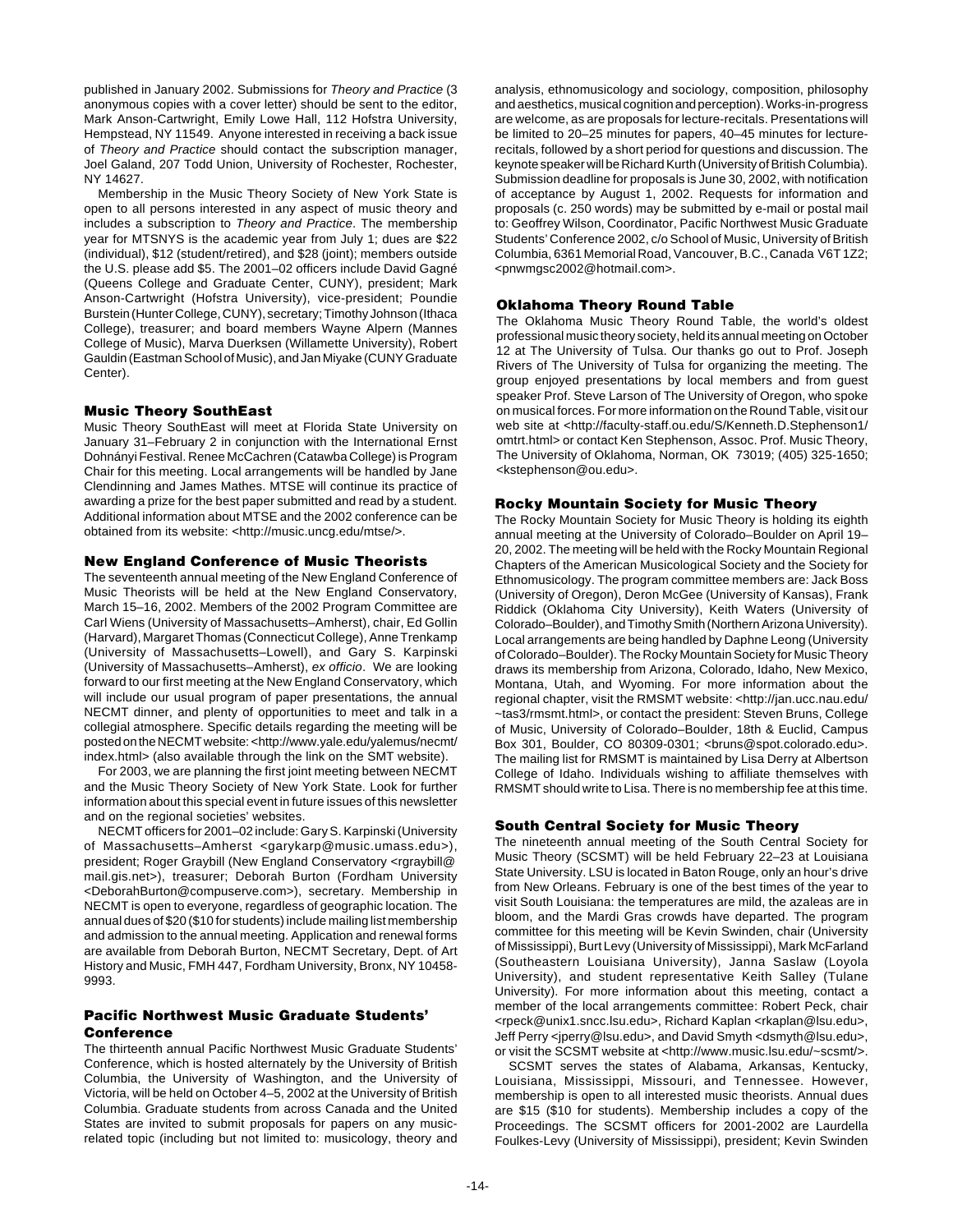(University of Mississippi), vice-president; Mark McFarland (Southeastern Louisiana University), secretary; and James MacKay (Loyola University), treasurer.

SCSMT has recently created a discussion forum and mailing list for music theorists in the South-Central and adjacent regions. It is called SCSMT-L and runs under the listserv protocol familiar to SMT-list members. We invite all those interested to join. SCSMT-L will convey information about our annual meeting and permit members of the list to participate in program planning. It is also available as an informal sounding board for music theory teachers and scholars in the region. Our goal is to involve everyone in our region interested in music theory pedagogy or research in the SCSMT. To subscribe, send an e-mail message with the line "subscribe scsmt-l your name" in the body of the text. Send it to <listserv@listserv.lsu.edu>. Make sure that the e-mail account you send it from is the e-mail account where you wish to receive scsmt-l messages; replace "your name" with your first and last names, in that order. You will receive information about how to use the list within a day or two.

## **Texas Society for Music Theory**

The Texas Society for Music Theory will hold its annual meeting on February 15–16, 2002 at the University of Texas–Austin. Ed Pearsall will serve as meeting host. Peter Kaminsky (University of Connecticut at Storrs), whose current research focuses upon Mozart opera analysis as well as the songs of Ravel, will give the keynote address. The Program Committee includes: Andrew Anderson (Southern Methodist University), Tim Cutler (Austin College), Guy Capuzzo (University of Houston), and Kip Wile (Sam Houston State University). The program for this meeting will be announced by the middle of January and posted on the TSMT web page <http://tsmt.unt.edu>.

The TSMT Executive Board for 2001–02 is Blaise Ferrandino (Texas Christian University), president; James Bennighof (Baylor University), immediate past president; Jana Miller (Baylor University), treasurer; Philip Baczewski (University of North Texas), secretary; and membersat-large Tim Koozin (University of Houston), Barbara Wallace (Dallas Baptist University), Ed Pearsall (University of Texas), and Karen McBee (Panola College)

# **University of Western Ontario Graduate Student Symposium**

The program committee for the Graduate Student Symposium in Music at the University of Western Ontario (London, Ontario, Canada) is pleased to invite submissions from graduate students of proposals for our third annual symposium, to be held June 1–2 2002. We are delighted to announce that our Keynote Speaker will be Janet Schmalfeldt (Tufts University), who was the President of the Society for Music Theory, 1997–1999.

The theme for the 2002 symposium is "Interrelationships of Scholarship and Performance," but we invite proposals on any topic. We seek submissions in all areas of music scholarship, including: ethnomusicology, music education, musicology, music psychology, and music theory. Proposals of an interdisciplinary nature are also encouraged. Those wishing to read a paper, which must be limited to 20 minutes, should submit six copies of an abstract (maximum 500 words, excluding illustrations).

In addition, we invite proposals for lecture-recitals and submissions from student composers to explicate their piece(s). Both kinds of sessions must be limited to 40 minutes. Send six copies of an abstract (maximum 500 words) and 3 copies of a cassette tape or CD with excerpts from the pieces under discussion. If you wish to have your recordings returned, send a stamped, self-addressed envelope.

Send proposals and abstracts to: Robert Wouda, Graduate Student Symposium in Music 2002, University of Western Ontario, Faculty of Music, Talbot College 210, London, Ontario, CANADA N6A 3K3. Submissions and inquiries can also be sent through e-mail to <rwouda@uwo.ca>. Proposals sent in the body of an e-mail are preferred over attachments. Please have the subject line read: Graduate Student Symposium. The author's name should appear only on the cover letter, along with the title of the paper, mailing address, telephone number, and e-mail address. The deadline for the receipt of proposals is Monday, March 25, 2002. All submissions received before and up to the deadline will be acknowledged.

## **West Coast Conference of Music Theory and Analysis**

The West Coast Conference of Music Theory and Analysis (WCCMTA) invites all who are interested in music theory to join. Members do not have to live on the west coast, but all of our meetings take place there. The 2002 meeting of WCCMTA will take place April 26–28 at the University of Victoria in Victoria, British Columbia. A call for papers will be mailed soon, and our web page will soon be updated with that information. WCCMTA plans to meet at the University of California–Santa Barbara in 2003. Current officers of WCCMTA are Steve Larson (University of Oregon), president; Patricia Hall (UC–Santa Barbara), secretary; and Jack Boss (University of Oregon), treasurer. Membership fees are now \$10 (individual), \$5 (student/ retired). Jack Boss maintains the WCCMTA web site at <http://music1.uoregon.edu/grants/ westcoastconf.html>. Any questions concerning WCCMTA, should be address to Steve Larson, University of Oregon, School of Music, 1225 University of Oregon, Eugene, OR 97403-1225 <steve@darkwing.uoregon.edu>.

# **REGIONAL AND AFFILIATE THEORY SOCIETY CONTACTS**

## **Canadian University**

**Music Society** Glen Carruthers School of Music Brandon University Brandon, MB R7A 6A9 <carruthers@brandonu.ca>

## **Florida State University**

**Music Theory Society** c/o James Mathes School of Music Florida State University Tallahassee, FL 32306-2098 <mathes\_j@cmr.fsu.edu>

#### **Georgia Association of Music Theorists**

David Marcus Clark Atlanta University 240 James P. Brawley Dr. SW Atlanta, GA 30314 <dmarcus@cau.edu>

#### **Indiana University Graduate Theory Association**

Stan Kleppinger GTA, School of Music Indiana University Bloomington, IN 47405 <skleppin@indiana.edu>

#### **McGill MusicGraduate Society**

c/o Faculty of Music McGill University 555 Sherbrooke St. West Montréal, PQ H3A 1E3 <mgs@music.mcgill.ca>

## **Midwest Graduate Music**

**Consortium** Jill T. Brasky School of Music University of Wisconsin–Madison Madison, WI 53706-0437 <jtbrasky@students.wisc.edu>

#### **Music Theory Midwest**

Robert Hatten School of Music Indiana University Bloomington, IN 47405 <rohatten@indiana.edu>

#### **Music Theory Society**

**of New York State** David Gagné Aaron Copland School of Music Queens College, CUNY Flushing, NY 11367 <gagne.d@worldnet.att.net>

#### **Music Theory SouthEast**

J. Kent Williams School of Music UNC–Greensboro Greensboro, NC 27412-5001 <jkwillia@uncg.edu>